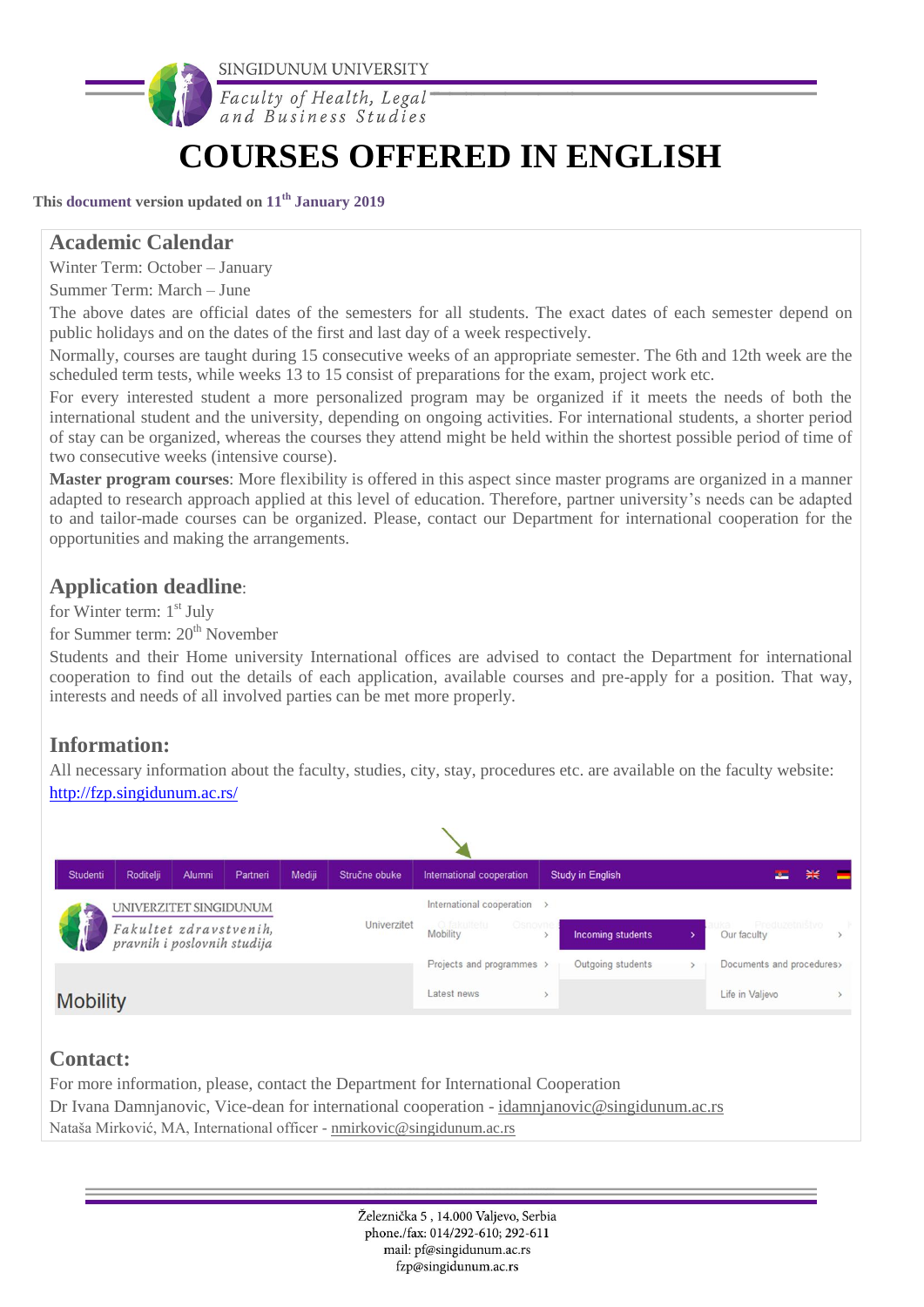

Faculty of Health, Legal and Business Studies

# *Courses offered in English*



are aimed at exchange students from partner universities and students who wish to study in English. A range of courses from various departments are available for international students.

#### **Please, note that courses are subject to change.**

It is possible due to various currently applicable circumstances that a course is not held, or that it is held in a different semester. An updated list of courses in English offered at a particular period of your interest is available upon request from the Department for international cooperation. By contacting the Department details as well as adaptation of circumstances may be possible.



There is more than one possibility:

- the classes are held in English for both domestic and international students,
- the classes are held only for foreign students if there is a group large enough,
- the classes are held individually with the teacher if only one or a couple of students are interested in the course (although the real feel of classes with fellow students, group and project work is missed out in this case)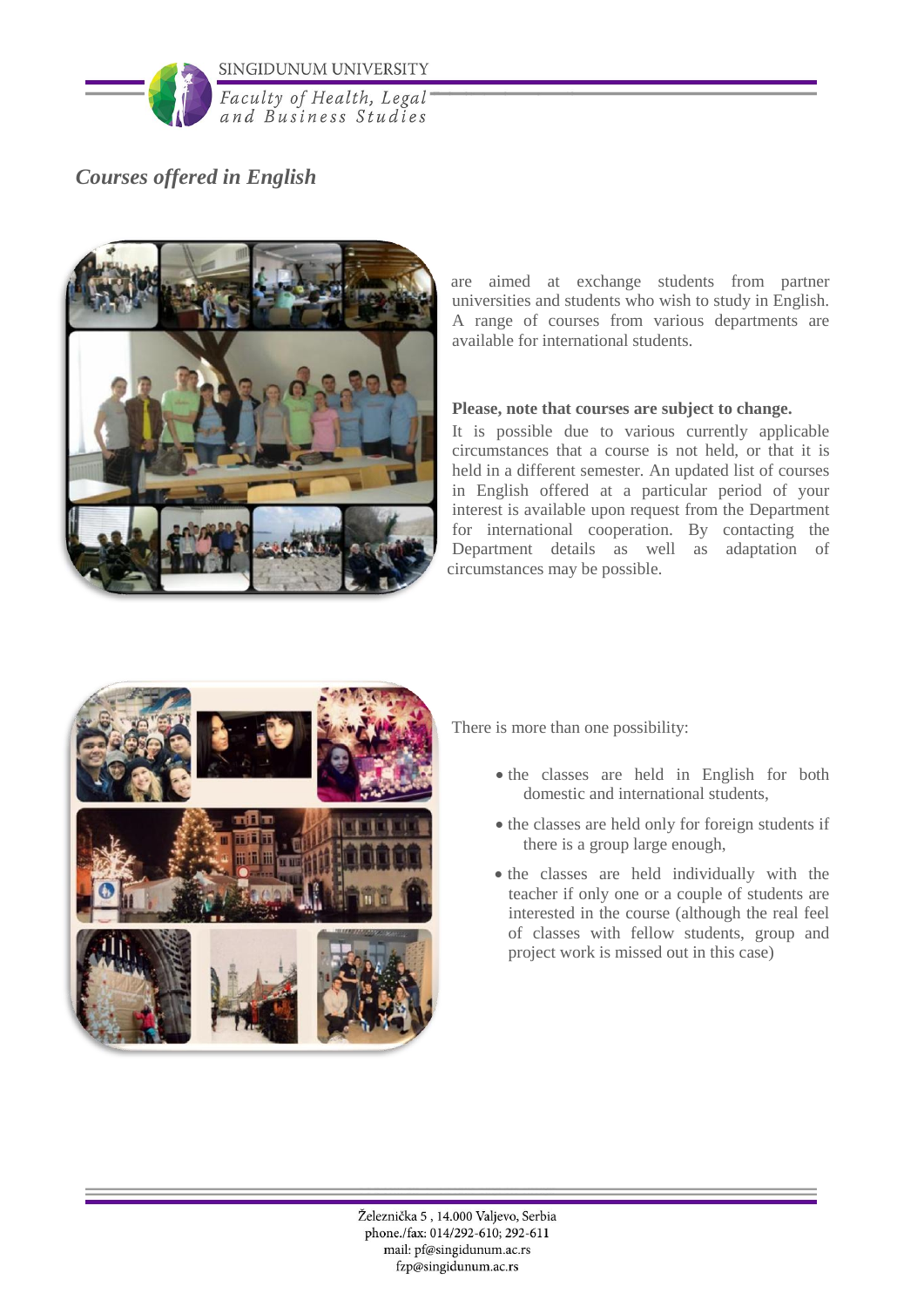

# **UNDERGRADUATE STUDIES**

# **GENERAL BUSINESS COURSES**

|                                                                                                                                                                                                                                                                                                                                                               | <b>PSYCHOLOGY</b>                                                                                                                                                          |  |  |  |  |  |  |
|---------------------------------------------------------------------------------------------------------------------------------------------------------------------------------------------------------------------------------------------------------------------------------------------------------------------------------------------------------------|----------------------------------------------------------------------------------------------------------------------------------------------------------------------------|--|--|--|--|--|--|
| <b>ECTS:</b><br>6                                                                                                                                                                                                                                                                                                                                             | $1^{st}$<br>Semester: Winter (October-January) Year of study:<br><b>Number of classes per week:</b><br>2 X 2                                                               |  |  |  |  |  |  |
| <b>Course</b><br>description:                                                                                                                                                                                                                                                                                                                                 | The course covers topics related to basic psychological functions, personality and personality theories,<br>stress, and basic aspects and mechanisms of social psychology. |  |  |  |  |  |  |
| Students are introduced to basics of individual, group and organisational psychological functioning, as<br>well as to concepts of mental health and prevention. Students are able to use basic psychological<br><b>Aims and</b><br>concepts, in different fields of work (marketing, human relations, conflict resolution, stress<br>skills:<br>$m$ anagement |                                                                                                                                                                            |  |  |  |  |  |  |
| <b>Prerequisites:</b>                                                                                                                                                                                                                                                                                                                                         | None required                                                                                                                                                              |  |  |  |  |  |  |
| <b>Examination:</b>                                                                                                                                                                                                                                                                                                                                           | Two tests, during semester; final test or oral examination                                                                                                                 |  |  |  |  |  |  |

| <b>MANAGEMENT</b>                                                                                                                                                                                                                                                                                                                                                               |                                                                                                                                                                                    |  |  |  |  |  |
|---------------------------------------------------------------------------------------------------------------------------------------------------------------------------------------------------------------------------------------------------------------------------------------------------------------------------------------------------------------------------------|------------------------------------------------------------------------------------------------------------------------------------------------------------------------------------|--|--|--|--|--|
| ECTS: $8$                                                                                                                                                                                                                                                                                                                                                                       | <b>Semester:</b> Winter (October-January) Year of study: $2^{nd}$<br>Number of classes per week: 3                                                                                 |  |  |  |  |  |
| Management; History of management; Organizational environments and cultures; Ethics and social<br>responsibility; Planning and decision making; Organizational strategy; Innovation and change;<br><b>Course</b><br>Designing adaptive organizations; Managing teams; Managing human resources systems; Motivation;<br>description:<br>Leadership; Managing Communication.      |                                                                                                                                                                                    |  |  |  |  |  |
| Students are introduced into basic aspects of management. The course enables students to expand<br>knowledge of management processes and functions in organizations. Students are able to understand of<br>Aims and<br>the complexity of organizational environments and the multiple and competing economic, legal and<br>skills:<br>ethical demands they place upon managers. |                                                                                                                                                                                    |  |  |  |  |  |
| <b>Prerequisites:</b>                                                                                                                                                                                                                                                                                                                                                           | Solid knowledge in fields: Business communications                                                                                                                                 |  |  |  |  |  |
| <b>Examination:</b>                                                                                                                                                                                                                                                                                                                                                             | Two semester written tests;<br>Project: Analyses of private organization – managerial levels, staffing, decision making process, strategic<br>plan (written form $+$ presentation) |  |  |  |  |  |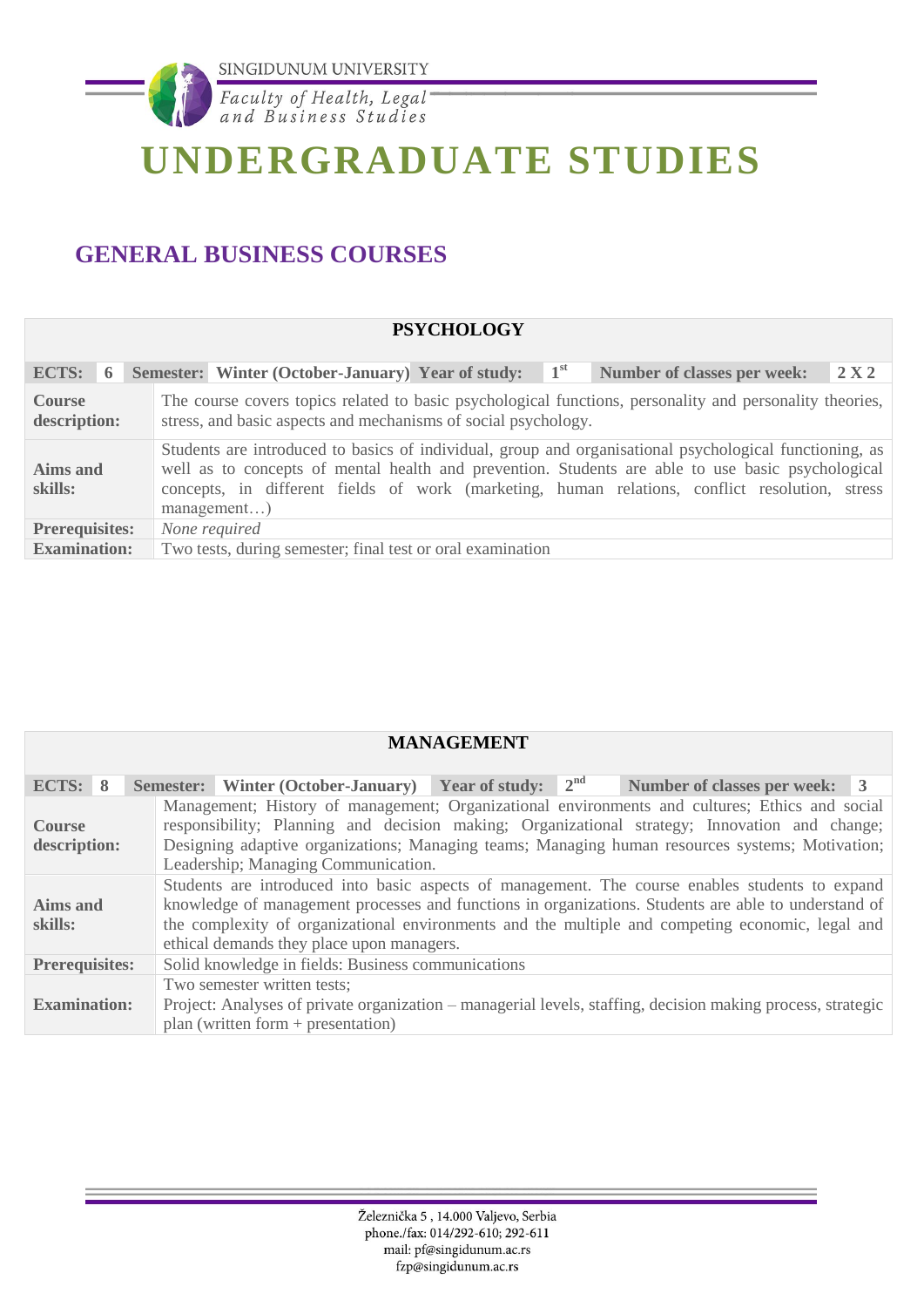

**MARKETING**

| ECTS: 8                                                                                               |  |                                                                                                                                                                                                                                                                                                                                                                                                                                                                                                                                                                                                                                                                                                                                                                                |  |               |  |  |  |  |  | Semester: Winter (October-January) Year of study: $2nd$ Number of classes per week:                                                                                                                                                                                                                             |  |  | $2 \times 2$ |
|-------------------------------------------------------------------------------------------------------|--|--------------------------------------------------------------------------------------------------------------------------------------------------------------------------------------------------------------------------------------------------------------------------------------------------------------------------------------------------------------------------------------------------------------------------------------------------------------------------------------------------------------------------------------------------------------------------------------------------------------------------------------------------------------------------------------------------------------------------------------------------------------------------------|--|---------------|--|--|--|--|--|-----------------------------------------------------------------------------------------------------------------------------------------------------------------------------------------------------------------------------------------------------------------------------------------------------------------|--|--|--------------|
| <b>Course</b><br>description:                                                                         |  |                                                                                                                                                                                                                                                                                                                                                                                                                                                                                                                                                                                                                                                                                                                                                                                |  |               |  |  |  |  |  | Course content consists of global marketing environment, market segmentation, positioning and<br>targeting, managing products and brands. Marketing of services. Marketing mix. Integrated marketing<br>communication, as well as distribution of products and services, marketing planning and strategies. The |  |  |              |
| Aims and<br>skills:                                                                                   |  | most important principles of internet marketing through practical application.<br>To familiarize students with the basic postulates and criteria of marketing, as well as preparing them for<br>practical application of marketing approach for solving business problems. Understanding the key role of<br>marketing in organizations. Identifying needs and wishes of the customer, creating products and services<br>that will meet those needs. Fundamentals of promotions and sales, market segmentation and<br>differentiation. Student will be able to independently perform market analysis. Mastering internet<br>marketing principles and application of important tools, the acquisition of practical skills such as<br>teamwork and case study method application. |  |               |  |  |  |  |  |                                                                                                                                                                                                                                                                                                                 |  |  |              |
| <b>Prerequisites:</b>                                                                                 |  |                                                                                                                                                                                                                                                                                                                                                                                                                                                                                                                                                                                                                                                                                                                                                                                |  | None required |  |  |  |  |  |                                                                                                                                                                                                                                                                                                                 |  |  |              |
| Two written colloquiums, oral exam<br><b>Examination:</b><br>Project: Managing Facebook business page |  |                                                                                                                                                                                                                                                                                                                                                                                                                                                                                                                                                                                                                                                                                                                                                                                |  |               |  |  |  |  |  |                                                                                                                                                                                                                                                                                                                 |  |  |              |

# **BUSINESS CORRESPONDENCE**

| ECTS: $6$                     | <b>Semester:</b> Winter and Summer                                                                                                                                                                                                                                                                                                                                                                                                                                               |  |  | Year of study: N/A Number of classes per week: 2 |  |  |  |  |  |
|-------------------------------|----------------------------------------------------------------------------------------------------------------------------------------------------------------------------------------------------------------------------------------------------------------------------------------------------------------------------------------------------------------------------------------------------------------------------------------------------------------------------------|--|--|--------------------------------------------------|--|--|--|--|--|
| <b>Course</b><br>description: | This course gradually introduces students to formal writing forms, which they will encounter on a daily<br>basis both during their academic studies and future careers. Students will analyse sample letters, draw<br>conclusions, adopt appropriate style and phrases and eventually write in a formal and professional way.<br>Some of the forms include the following:<br>inquiry letter, cover letter, application letter, recommendation letter, complaint letter, reports. |  |  |                                                  |  |  |  |  |  |
| Aims and<br>skills:           | The aim of this course is the acquisition of skills, style and language required for writing personal and<br>business letters/emails. The course is structured in the way that gradually builds up students' knowledge<br>and skills enabling them to write credible and highly professional letters at the end of the process.                                                                                                                                                  |  |  |                                                  |  |  |  |  |  |
| <b>Prerequisites:</b>         | B1 level in English                                                                                                                                                                                                                                                                                                                                                                                                                                                              |  |  |                                                  |  |  |  |  |  |
| <b>Examination:</b>           | Business writing-case study                                                                                                                                                                                                                                                                                                                                                                                                                                                      |  |  |                                                  |  |  |  |  |  |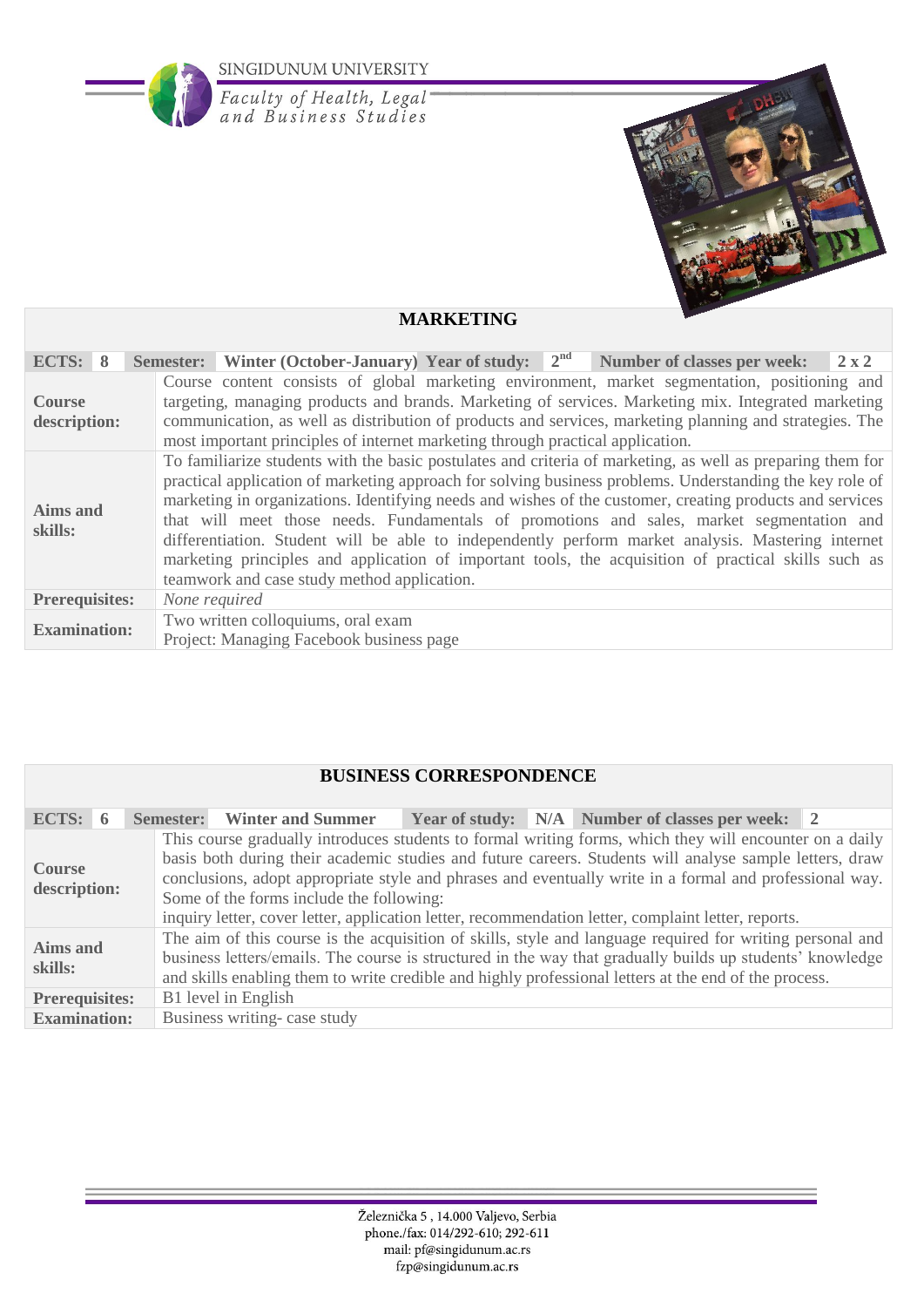

Faculty of Health, Legal<br>and Business Studies

# **TOURISM AND HOSPITALITY COURSES**

#### **SUSTAINABLE TOURISM**

| ECTS: 8                                                                                                                                                                                                                                                                                                                                                                                                                                                                                                                                                                                                                                                               | 2 <sup>nd</sup><br>Semester: Winter (October-January) Year of study:<br>Number of classes per week: 2 X 2                                                                                                                                                                                                                                                                                                                                                                                                                                                              |  |  |  |  |  |  |
|-----------------------------------------------------------------------------------------------------------------------------------------------------------------------------------------------------------------------------------------------------------------------------------------------------------------------------------------------------------------------------------------------------------------------------------------------------------------------------------------------------------------------------------------------------------------------------------------------------------------------------------------------------------------------|------------------------------------------------------------------------------------------------------------------------------------------------------------------------------------------------------------------------------------------------------------------------------------------------------------------------------------------------------------------------------------------------------------------------------------------------------------------------------------------------------------------------------------------------------------------------|--|--|--|--|--|--|
|                                                                                                                                                                                                                                                                                                                                                                                                                                                                                                                                                                                                                                                                       | The issues of space usage are studied through:                                                                                                                                                                                                                                                                                                                                                                                                                                                                                                                         |  |  |  |  |  |  |
| * demographics and different needs of users (conducting tourism analysis based on demographic and<br>tourism trends)<br>* resource classification (basic)<br><b>Course</b><br>* sustainable tourism principles; environment protection and simultaneous usage for tourism purposes;<br>description:<br>protected areas as extreme case of simultaneous tourism management and environment protection,<br>including models used for protection and tourism, all that can be transferred to any other type of<br>destination; stakeholders in tourism, tourist profiles, sustainable types of tourism, potential conflicts<br>among stakeholders and possible solutions |                                                                                                                                                                                                                                                                                                                                                                                                                                                                                                                                                                        |  |  |  |  |  |  |
| <b>Aims and</b><br>skills:                                                                                                                                                                                                                                                                                                                                                                                                                                                                                                                                                                                                                                            | Students understand the concepts, pillars and criteria of sustainable tourism. They know how to conduct<br>basic tourism segment in focus based on demographic and tourism trends. They recognise stakeholder<br>groups, can perceive potential conflicts among them and propose suitable solutions. They are aware of<br>the close connection between nature (biodiversity, ecosystems etc.) and tourism. They are aware of the<br>potential models of sustainable tourism management and are able to implement them as a notion to<br>various types of destinations. |  |  |  |  |  |  |
| <b>Prerequisites:</b>                                                                                                                                                                                                                                                                                                                                                                                                                                                                                                                                                                                                                                                 | Solid knowledge in the fields: Tourism economics, English language<br>Basic knowledge in the fields: Management, Marketing                                                                                                                                                                                                                                                                                                                                                                                                                                             |  |  |  |  |  |  |
| Two semester written tests;<br><b>Examination:</b><br>Project: Analysis of a chosen tourism destination based on three given topics (written + presentation)                                                                                                                                                                                                                                                                                                                                                                                                                                                                                                          |                                                                                                                                                                                                                                                                                                                                                                                                                                                                                                                                                                        |  |  |  |  |  |  |

### **MANAGEMENT OF TOUR AGENCIES AND TOUR-OPERATORS**

| ECTS: 8                                                                                            |  | Semester: Winter (October-January) Year of study: $3rd$ Number of classes per week: 2X2                                                                                                                                                                                                |  |  |  |  |  |  |  |
|----------------------------------------------------------------------------------------------------|--|----------------------------------------------------------------------------------------------------------------------------------------------------------------------------------------------------------------------------------------------------------------------------------------|--|--|--|--|--|--|--|
| <b>Course</b><br>description:                                                                      |  | Acquiring the basic concepts, business instruments and management of business operations in travel<br>agencies and tour operators, place and role of travel agencies in tourism market and business operations<br>that they perform during the formation and sale of tourist packages. |  |  |  |  |  |  |  |
| Aims and<br>skills:                                                                                |  | Students will learn characteristics of development and contemporary trends in travel agencies and tour<br>operator business, will understand the most important Global Reservation Systems, including the Internet<br>booking systems.                                                 |  |  |  |  |  |  |  |
| <b>Prerequisites:</b>                                                                              |  |                                                                                                                                                                                                                                                                                        |  |  |  |  |  |  |  |
| Two semester written tests;<br><b>Examination:</b><br>Final project: creation of a tourism package |  |                                                                                                                                                                                                                                                                                        |  |  |  |  |  |  |  |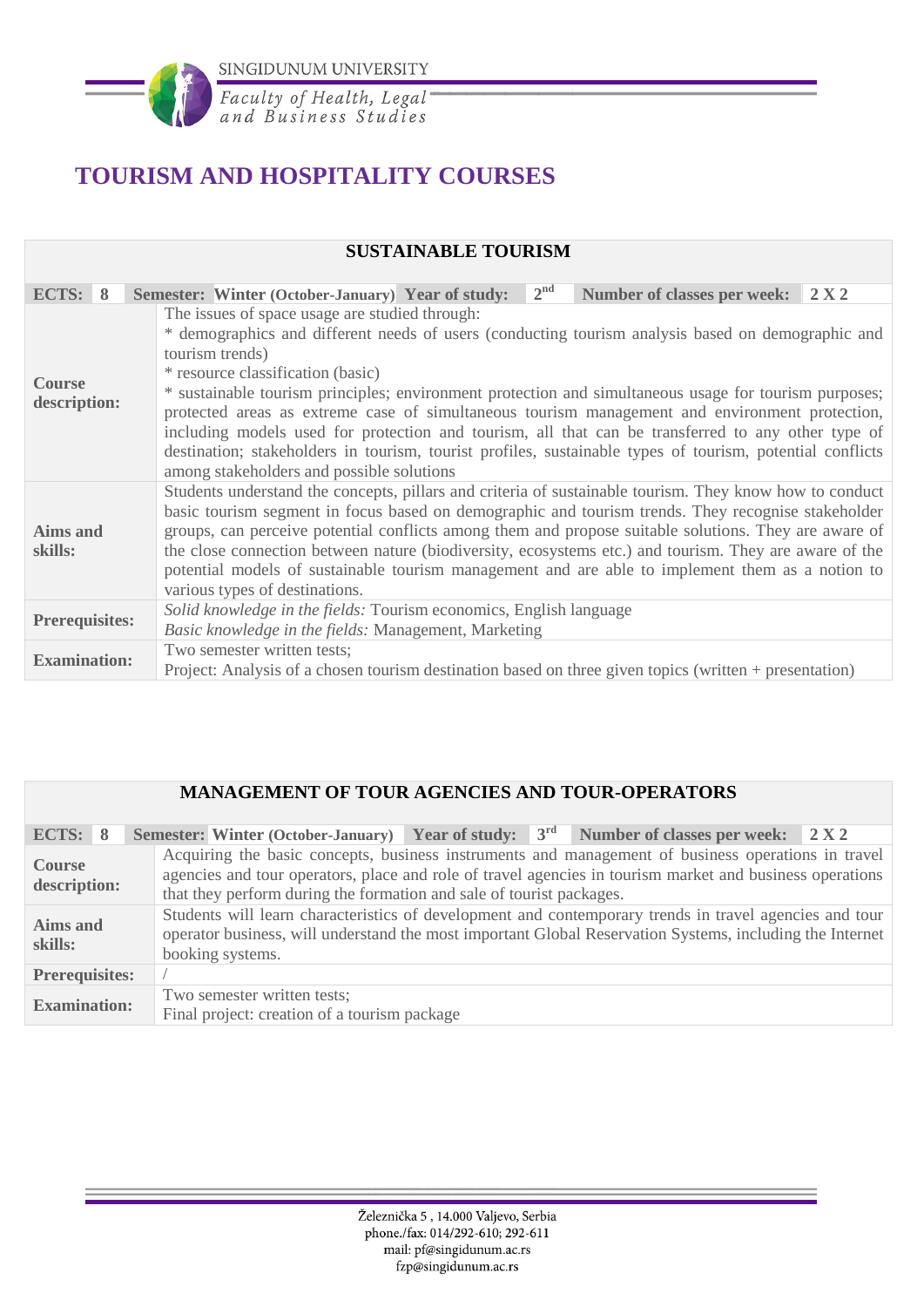

| <b>TOURISM AND HEALTH</b>                                                                                                                                                                                                                                                                                                                                                                                                                                                                                                                                                                                                   |                                                                                                                                                                                                                 |                                                                                                                                                                                                                                                                                                                                                                                                                                               |  |  |  |  |  |  |
|-----------------------------------------------------------------------------------------------------------------------------------------------------------------------------------------------------------------------------------------------------------------------------------------------------------------------------------------------------------------------------------------------------------------------------------------------------------------------------------------------------------------------------------------------------------------------------------------------------------------------------|-----------------------------------------------------------------------------------------------------------------------------------------------------------------------------------------------------------------|-----------------------------------------------------------------------------------------------------------------------------------------------------------------------------------------------------------------------------------------------------------------------------------------------------------------------------------------------------------------------------------------------------------------------------------------------|--|--|--|--|--|--|
| ECTS: $8$                                                                                                                                                                                                                                                                                                                                                                                                                                                                                                                                                                                                                   |                                                                                                                                                                                                                 | 4 <sup>th</sup><br><b>Semester: Winter (October-January) Year of study:</b><br>2 X 2<br><b>Number of classes per week:</b>                                                                                                                                                                                                                                                                                                                    |  |  |  |  |  |  |
| <b>Course</b><br>description:                                                                                                                                                                                                                                                                                                                                                                                                                                                                                                                                                                                               |                                                                                                                                                                                                                 | Medical tourism; Health risks in tourism;<br>Wellness tourism trends (past, present and future); Wellness and recreation tourism (sustainable tourism,<br>nature and protected areas for health, health and recreation tourist profile, special interest tourism and<br>recreation, city parks for health, specific recreation and wellness accommodation);<br>Spa and accommodation management;<br>Wellness, spa and medical tourism fusions |  |  |  |  |  |  |
| Students are introduced into the basic aspects and trends of tourism the purpose of which is improvement<br>of health and general quality of life. They are certain of various forms of interrelations that exist between<br>tourism and health, including positive and negative consequences for various stakeholder groups in these<br>Aims and<br>specific forms of tourism.<br>skills:<br>Students are able to develop tourism product/experience in relation to medical, wellness or spa tourism<br>by recognising the resources and their potentials in order to meet high demands of contemporary tourism<br>market. |                                                                                                                                                                                                                 |                                                                                                                                                                                                                                                                                                                                                                                                                                               |  |  |  |  |  |  |
|                                                                                                                                                                                                                                                                                                                                                                                                                                                                                                                                                                                                                             | Solid knowledge in the fields: Tourism economics, Marketing, Management, Tourism and spatial<br><b>Prerequisites:</b><br>planning, Tourism destination management, Practical tourism research, English language |                                                                                                                                                                                                                                                                                                                                                                                                                                               |  |  |  |  |  |  |
| <b>Examination:</b>                                                                                                                                                                                                                                                                                                                                                                                                                                                                                                                                                                                                         |                                                                                                                                                                                                                 | Three semester written tests;<br>Project: Guided research – Proposal for a chosen health tourism product development (written $+$<br>presentation)                                                                                                                                                                                                                                                                                            |  |  |  |  |  |  |

| <b>TOURISM RESOURCE MANAGEMENT</b>                                                                                                                                                                                                                                                      |                                                                                                                                                                                                                                                                                                                                                                                                                                                                                                                                                                                                                                                                                                                                                   |               |                             |  |  |                                                                                               |  |  |
|-----------------------------------------------------------------------------------------------------------------------------------------------------------------------------------------------------------------------------------------------------------------------------------------|---------------------------------------------------------------------------------------------------------------------------------------------------------------------------------------------------------------------------------------------------------------------------------------------------------------------------------------------------------------------------------------------------------------------------------------------------------------------------------------------------------------------------------------------------------------------------------------------------------------------------------------------------------------------------------------------------------------------------------------------------|---------------|-----------------------------|--|--|-----------------------------------------------------------------------------------------------|--|--|
| ECTS: $8$                                                                                                                                                                                                                                                                               |                                                                                                                                                                                                                                                                                                                                                                                                                                                                                                                                                                                                                                                                                                                                                   |               |                             |  |  | Semester: Winter (October-January) Year of study: $4th$ Number of classes per week: 2 X 2     |  |  |
| <b>Course</b>                                                                                                                                                                                                                                                                           | Resources vs. Attractions; Classifications of Resources and Attractions; Mass, Alternative and New<br>tourism and attractions (substitute, artificial attractions, etc.); Sustainable tourism; Tourism forms;<br>Heritage attractions protection and management (types and statuses, financial aspect); Protection tools<br>description:<br>(models, techniques, approaches); Interpretation                                                                                                                                                                                                                                                                                                                                                      |               |                             |  |  |                                                                                               |  |  |
| skills:                                                                                                                                                                                                                                                                                 | Students understand and are able to apply the concepts, pillars and criteria of sustainable tourism. They<br>comprehend the complex relations between use and protection of natural and cultural heritage for<br>tourism development. Students know how cooperation between stakeholders is crucial and what<br><b>Aims and</b><br>potential areas of conflict might be in order to duly prevent them. Students are aware of the fact that the<br>quality tourism experience depends on protected and preserved resources and attractions, as well as<br>adequate interactive resources marketing and interpretation. They are aware of the contemporary<br>protection and management tools, as well as types of management systems and finances. |               |                             |  |  |                                                                                               |  |  |
| Solid knowledge in the fields: Tourism economics, Marketing, Management, Tourism and spatial<br>planning, Tourism destination management, Practical tourism research, English language<br><b>Prerequisites:</b><br>Basic knowledge in the fields: Tourism and health, Service marketing |                                                                                                                                                                                                                                                                                                                                                                                                                                                                                                                                                                                                                                                                                                                                                   |               |                             |  |  |                                                                                               |  |  |
| <b>Examination:</b>                                                                                                                                                                                                                                                                     |                                                                                                                                                                                                                                                                                                                                                                                                                                                                                                                                                                                                                                                                                                                                                   | presentation) | Two semester written tests; |  |  | Project: Guided benchmark analysis of a chosen tourism resource (written/ filling-in a form + |  |  |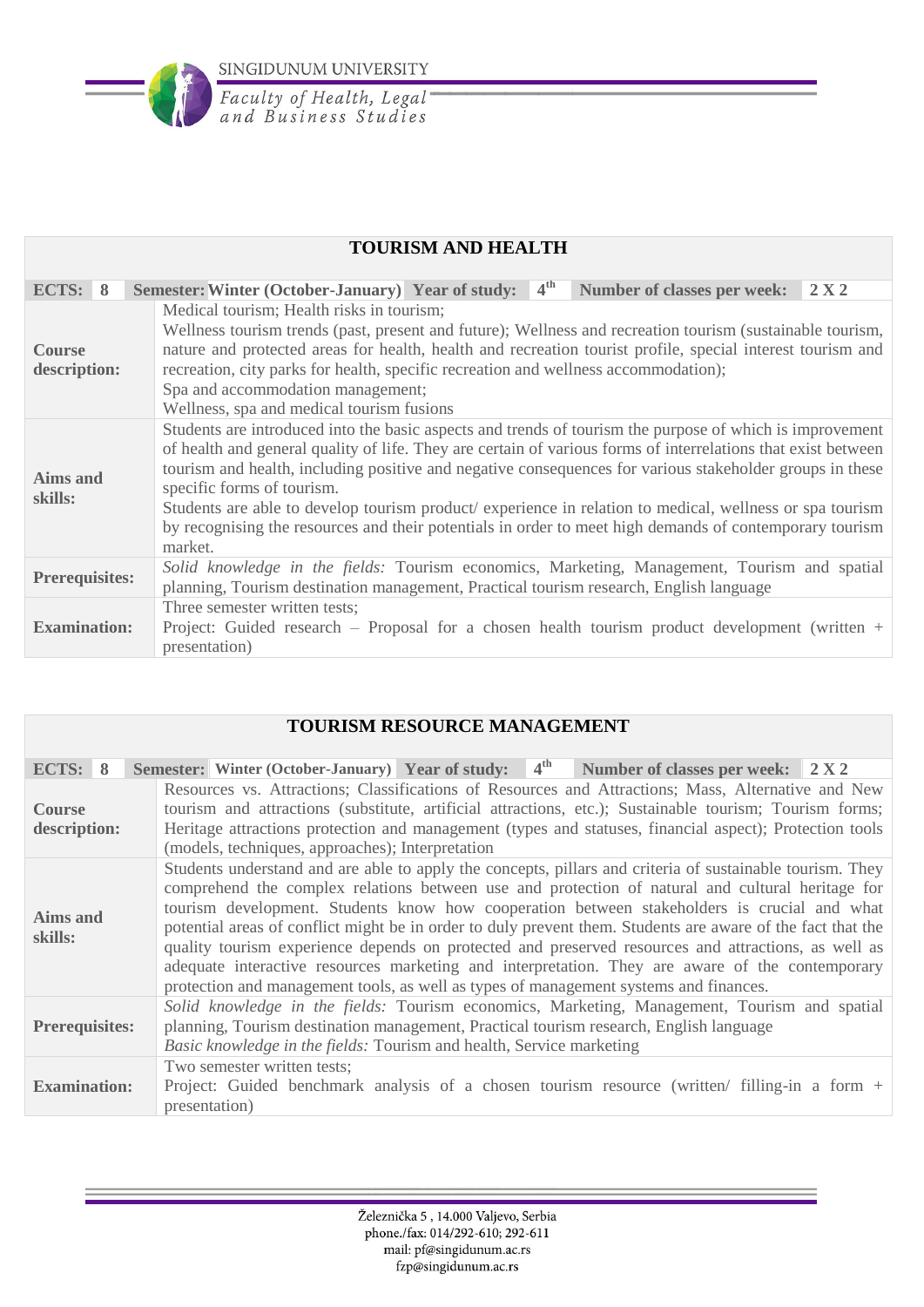

# **FINANCE AND BANKING COURSES**

#### **BUSINESS FINANCE**

| ECTS: 8                       | <b>Year of study:</b> $2^{nd}$ Number of classes per week: $2+2$<br><b>Semester: Summer (March-June)</b>                                                                                                                                                                                                                                                                                                                                                                                    |
|-------------------------------|---------------------------------------------------------------------------------------------------------------------------------------------------------------------------------------------------------------------------------------------------------------------------------------------------------------------------------------------------------------------------------------------------------------------------------------------------------------------------------------------|
| <b>Course</b><br>description: | Within the scope of Business Finance, the following aspects are studied: financial functions in<br>companies, financial management system, financial policy, financial strategy, financing rules. Particular<br>importance is given to borrowing policy, business plan design, investment projects, financial report<br>analysis and rational analysis. Financial management of working capital, cash management and financial<br>control in companies are studied with practical examples. |
| Aims and<br>skills:           | Acquisition of theoretical and applied knowledge in the area of business finance, with the aim of<br>developing analytical and practical thinking in solving specific business situations by financial managers<br>who aim at achieving better business performance and sustainable growth of the company. Students<br>acquire the necessary knowledge and skills in finding optimal sources of funding and achieving financial<br>stability of the company.                                |
| <b>Prerequisites:</b>         | Basics of finance and economics                                                                                                                                                                                                                                                                                                                                                                                                                                                             |
| <b>Examination:</b>           | Two semester written tests; Oral/Written exam                                                                                                                                                                                                                                                                                                                                                                                                                                               |

| <b>AUDITING</b>                                                                                                                                                                                                                                                             |                                                                                                                                                                                                                                                                                                                                                                                                                                                                                 |  |  |  |  |  |  |  |
|-----------------------------------------------------------------------------------------------------------------------------------------------------------------------------------------------------------------------------------------------------------------------------|---------------------------------------------------------------------------------------------------------------------------------------------------------------------------------------------------------------------------------------------------------------------------------------------------------------------------------------------------------------------------------------------------------------------------------------------------------------------------------|--|--|--|--|--|--|--|
| ECTS: 8                                                                                                                                                                                                                                                                     | Semester: Winter (October-January) Year of study: $4th$ Number of classes per week: 2+2                                                                                                                                                                                                                                                                                                                                                                                         |  |  |  |  |  |  |  |
| Theoretical, analytical and applied knowledge of negotiating, planning and carrying out an audit, along<br>with an introduction to all auditing relevant methods, techniques and procedures for successfully<br>conducting an audit in modern environment.<br><b>Course</b> |                                                                                                                                                                                                                                                                                                                                                                                                                                                                                 |  |  |  |  |  |  |  |
| description:                                                                                                                                                                                                                                                                | <b>Teaching Methods</b>                                                                                                                                                                                                                                                                                                                                                                                                                                                         |  |  |  |  |  |  |  |
|                                                                                                                                                                                                                                                                             | Lectures, video presentations, PDF materials, mentorship during risk and control analyses, practical<br>problems analyses and solving.                                                                                                                                                                                                                                                                                                                                          |  |  |  |  |  |  |  |
| <b>Aims and</b><br>skills:                                                                                                                                                                                                                                                  | Acquiring the theoretical, analytical and applied knowledge of negotiating, planning and carrying out an<br>audit, as well as introduction to all relevant methods, techniques and procedures for successfully<br>conducting an audit in modern environment.                                                                                                                                                                                                                    |  |  |  |  |  |  |  |
| <b>Requirements:</b>                                                                                                                                                                                                                                                        | This course includes the following: Definition of position, role and importance of the term auditing,<br>Professional accountants ethics, Internal control, Internal auditing, Accepting the client in auditing,<br>Global process of auditing, Auditing planning and analytical procedures, Auditing proofs and<br>documentation, Auditing reports, Fraud and other illegal transactions, Real world of auditing, Auditing –<br>tests and controls, Public defense of projects |  |  |  |  |  |  |  |
| <b>Examination:</b>                                                                                                                                                                                                                                                         | Activities during lectures 10; Assessment(s) 30+30; Exam (Written/Oral) 30;                                                                                                                                                                                                                                                                                                                                                                                                     |  |  |  |  |  |  |  |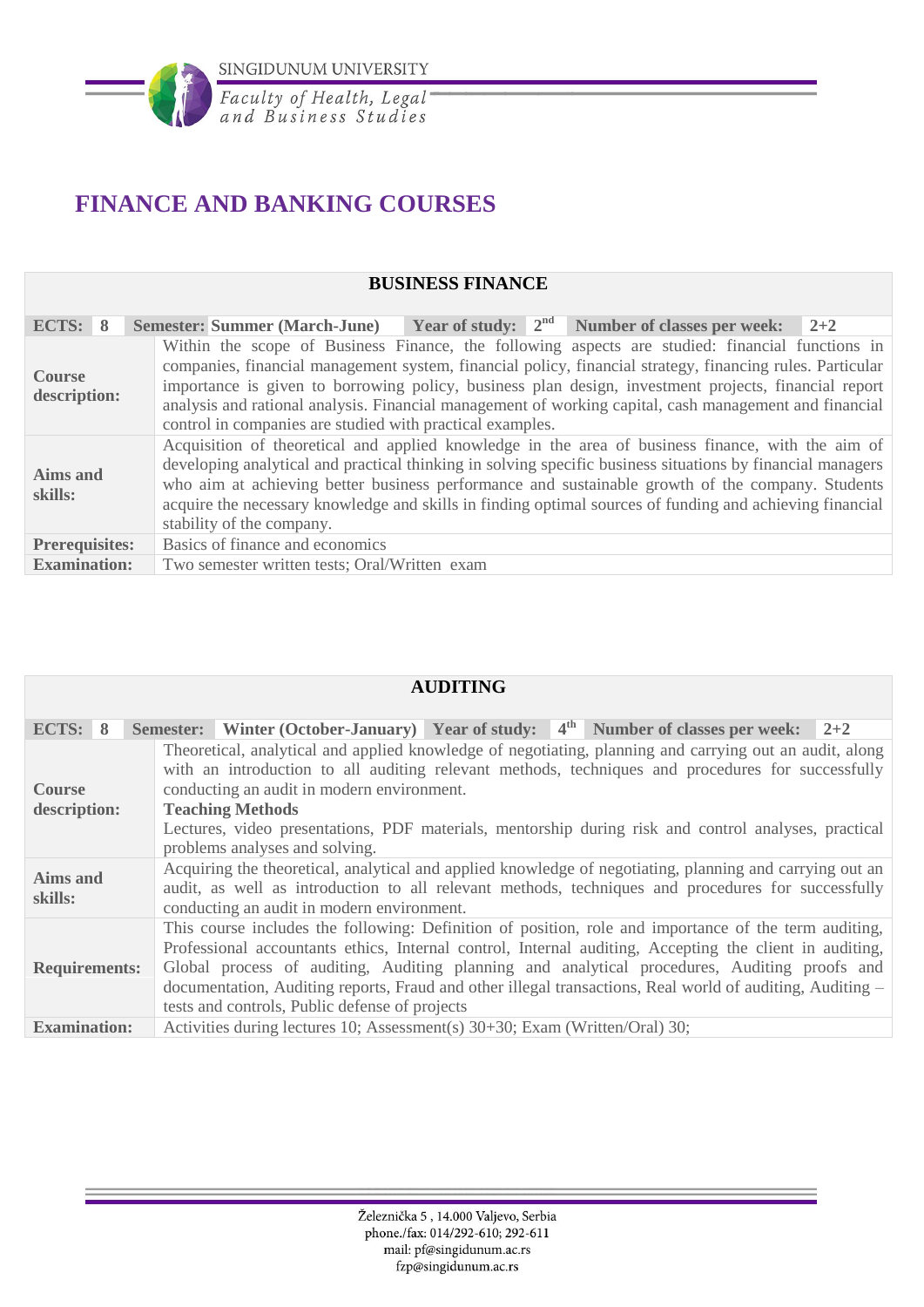

|                                                                                                                                                                                                                                                                                                                                                                                                                                                                                                                                                                                                               |                                                                                                                                                                                                                                         | <b>INTERNAL AUDIT</b>                                                       |                                                                                                                                                                                                                                                                                                                                                                                                                                                                                                                                                                                                                                                                                                                                                                                                                                                                                                                                                                                                                                                                    |  |  |  |  |  |
|---------------------------------------------------------------------------------------------------------------------------------------------------------------------------------------------------------------------------------------------------------------------------------------------------------------------------------------------------------------------------------------------------------------------------------------------------------------------------------------------------------------------------------------------------------------------------------------------------------------|-----------------------------------------------------------------------------------------------------------------------------------------------------------------------------------------------------------------------------------------|-----------------------------------------------------------------------------|--------------------------------------------------------------------------------------------------------------------------------------------------------------------------------------------------------------------------------------------------------------------------------------------------------------------------------------------------------------------------------------------------------------------------------------------------------------------------------------------------------------------------------------------------------------------------------------------------------------------------------------------------------------------------------------------------------------------------------------------------------------------------------------------------------------------------------------------------------------------------------------------------------------------------------------------------------------------------------------------------------------------------------------------------------------------|--|--|--|--|--|
|                                                                                                                                                                                                                                                                                                                                                                                                                                                                                                                                                                                                               |                                                                                                                                                                                                                                         |                                                                             |                                                                                                                                                                                                                                                                                                                                                                                                                                                                                                                                                                                                                                                                                                                                                                                                                                                                                                                                                                                                                                                                    |  |  |  |  |  |
| ECTS: 8                                                                                                                                                                                                                                                                                                                                                                                                                                                                                                                                                                                                       | Semester:<br><b>Summer (March – June)</b>                                                                                                                                                                                               |                                                                             | Year of study: $4^{\text{th}}$ Number of classes per week: 3+1                                                                                                                                                                                                                                                                                                                                                                                                                                                                                                                                                                                                                                                                                                                                                                                                                                                                                                                                                                                                     |  |  |  |  |  |
| After completing this course, students will be able to apply gained knowledge in the field of internal<br>audit. They will master systems of internal control and efficiency assessment of processes of risk<br>management. They will be able to perform all phases of auditing process: planning, performing,<br>reporting and follow-up, on the basis of International Standards for the Professional Practice of Internal<br><b>Course</b><br>description:<br>Auditing.<br><b>Teaching Methods</b><br>Lectures, video presentations, PDF materials, mentorship during risk and control analyses, practical |                                                                                                                                                                                                                                         |                                                                             |                                                                                                                                                                                                                                                                                                                                                                                                                                                                                                                                                                                                                                                                                                                                                                                                                                                                                                                                                                                                                                                                    |  |  |  |  |  |
|                                                                                                                                                                                                                                                                                                                                                                                                                                                                                                                                                                                                               | problems analyses and solving.                                                                                                                                                                                                          |                                                                             |                                                                                                                                                                                                                                                                                                                                                                                                                                                                                                                                                                                                                                                                                                                                                                                                                                                                                                                                                                                                                                                                    |  |  |  |  |  |
| Aims and<br>skills:                                                                                                                                                                                                                                                                                                                                                                                                                                                                                                                                                                                           | The aim of this course is that students acquire theoretical and applied knowledge in the field of internal<br>control, internal audit, audit planning and execution, auditor's reporting and implementing auditor's<br>recommendations. |                                                                             |                                                                                                                                                                                                                                                                                                                                                                                                                                                                                                                                                                                                                                                                                                                                                                                                                                                                                                                                                                                                                                                                    |  |  |  |  |  |
| <b>Requirements:</b>                                                                                                                                                                                                                                                                                                                                                                                                                                                                                                                                                                                          | qualification and continuous education.                                                                                                                                                                                                 | Practice: Other teaching methods, scientific work, research: /              | Lectures: The concept, field of work and organizational context of the internal audit; Internal control<br>models; Limitations of the internal control: roles and responsibilities; Internal control efficiency<br>assessment and self-assessment; Internal control systems documentation: Risk assessment and control<br>activities; Internal audit planning process and its role in risk management; Methodology of risk<br>assessment; Methods and techniques of planning and performing audit; Methods and techniques of<br>reporting: monitoring the implementation of recommendations, documentation methods and techniques;<br>Internal Control methods and techniques for prevention of financial fraud, detection and investigation,<br>Interview techniques; The relationship between the internal audit and the audit committee, the<br>relationship between internal and external auditors; Internal audit quality improvement, International<br>Standards for the Professional Practice of Internal Auditing, Internal auditors' professional ethics, |  |  |  |  |  |
| <b>Examination:</b>                                                                                                                                                                                                                                                                                                                                                                                                                                                                                                                                                                                           |                                                                                                                                                                                                                                         | Activities during lectures 10; Assessment(s) 30+30; Exam (Written/Oral) 30; |                                                                                                                                                                                                                                                                                                                                                                                                                                                                                                                                                                                                                                                                                                                                                                                                                                                                                                                                                                                                                                                                    |  |  |  |  |  |

### **INTERNAL AUDIT**

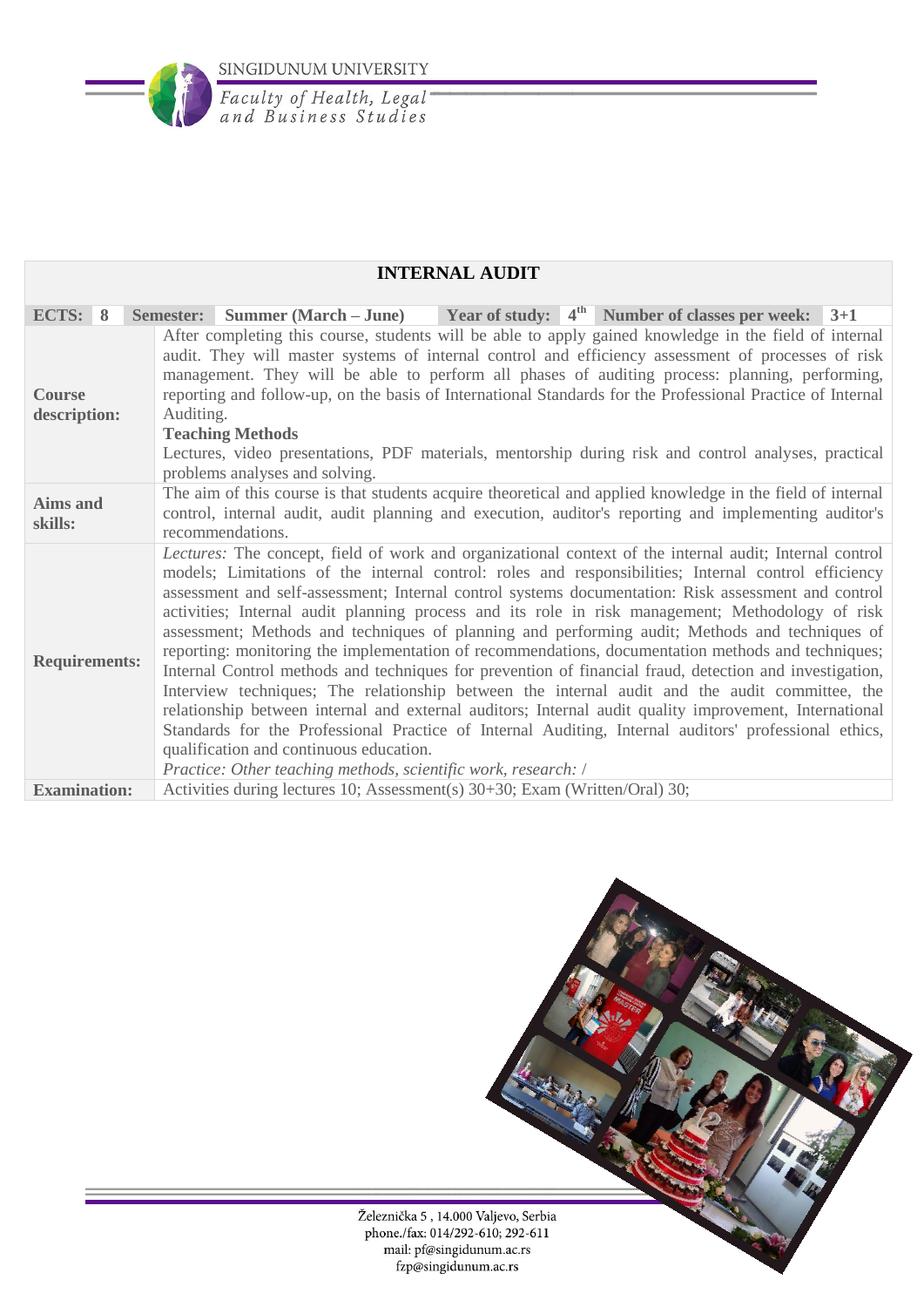

# **IT COURSES**

## **BASICS OF COMPUTER TECHNIQUES**

| ECTS: 8                                                                                                                                                                                                                                                                                                                                                                                                                                                                                     | <b>Semester: Summer (March-June)</b>                          | <b>Year of study:</b> $1st$                                                                                |  | <b>Number of classes per week:</b><br>$3+2$ |  |  |  |
|---------------------------------------------------------------------------------------------------------------------------------------------------------------------------------------------------------------------------------------------------------------------------------------------------------------------------------------------------------------------------------------------------------------------------------------------------------------------------------------------|---------------------------------------------------------------|------------------------------------------------------------------------------------------------------------|--|---------------------------------------------|--|--|--|
| <b>Course</b><br>description:                                                                                                                                                                                                                                                                                                                                                                                                                                                               | know the basic characteristics of computer system components. | Understanding the structure and functioning of computer systems and computer system components. Getting to |  |                                             |  |  |  |
| Aims and<br>Introducing students to basic concepts of computer technology, principles and concepts of implementation of<br>computer systems and components of different complexities.<br>skills:                                                                                                                                                                                                                                                                                            |                                                               |                                                                                                            |  |                                             |  |  |  |
| <b>Prerequisites:</b>                                                                                                                                                                                                                                                                                                                                                                                                                                                                       |                                                               |                                                                                                            |  |                                             |  |  |  |
| The subject covers the mathematical basics of computer technology and is familiar with the minimization of logical<br>functions, combinational and sequential modules, and the architecture of microprocessors. Also, the basic<br>components of computer systems are processed.<br><b>Examination:</b><br>Practical training on computers in an electronic laboratory, familiarizing students with the basics of architecture and<br>computer organization in order to study how it works. |                                                               |                                                                                                            |  |                                             |  |  |  |

| <b>WEB DESIGN</b>                                                                                                                                                                                                                                                                                                                                                         |                                                             |                                                                                                                                                                                                                      |  |  |  |  |  |  |  |  |  |  |  |                                                                                      |  |              |
|---------------------------------------------------------------------------------------------------------------------------------------------------------------------------------------------------------------------------------------------------------------------------------------------------------------------------------------------------------------------------|-------------------------------------------------------------|----------------------------------------------------------------------------------------------------------------------------------------------------------------------------------------------------------------------|--|--|--|--|--|--|--|--|--|--|--|--------------------------------------------------------------------------------------|--|--------------|
| ECTS: 8                                                                                                                                                                                                                                                                                                                                                                   | <b>Semester:</b> Summer (March – June) Year of study: $1th$ |                                                                                                                                                                                                                      |  |  |  |  |  |  |  |  |  |  |  | Number of classes per week:                                                          |  | $2 \times 2$ |
| <b>Course</b><br>description:                                                                                                                                                                                                                                                                                                                                             |                                                             | Web design basics. Browsers and tools. Design process. New standards. HTML5. CSS3. Basic web pages.<br>HTML tags. CSS for web page description. Classes. Page layout. Advanced HTML5 and CSS3<br>techniques. JQuery. |  |  |  |  |  |  |  |  |  |  |  |                                                                                      |  |              |
| Students will understand web design concepts and principles. Typography takes special place in<br>Curriculum. HTML5 and CSS3 are main web page building tools. Students will have strong web<br>Aims and<br>application development foundation. This course is good preparation step for advanced programming<br>skills:<br>courses based on PHP and Java web frameworks. |                                                             |                                                                                                                                                                                                                      |  |  |  |  |  |  |  |  |  |  |  |                                                                                      |  |              |
| Programming basics are a plus. Use of graphic design tools, such as Adobe Photoshop and Illustrator is<br><b>Prerequisites:</b><br>preferable.                                                                                                                                                                                                                            |                                                             |                                                                                                                                                                                                                      |  |  |  |  |  |  |  |  |  |  |  |                                                                                      |  |              |
| <b>Examination:</b>                                                                                                                                                                                                                                                                                                                                                       |                                                             |                                                                                                                                                                                                                      |  |  |  |  |  |  |  |  |  |  |  | Two practical tests/assignments. Final Project - creation of full featured web site. |  |              |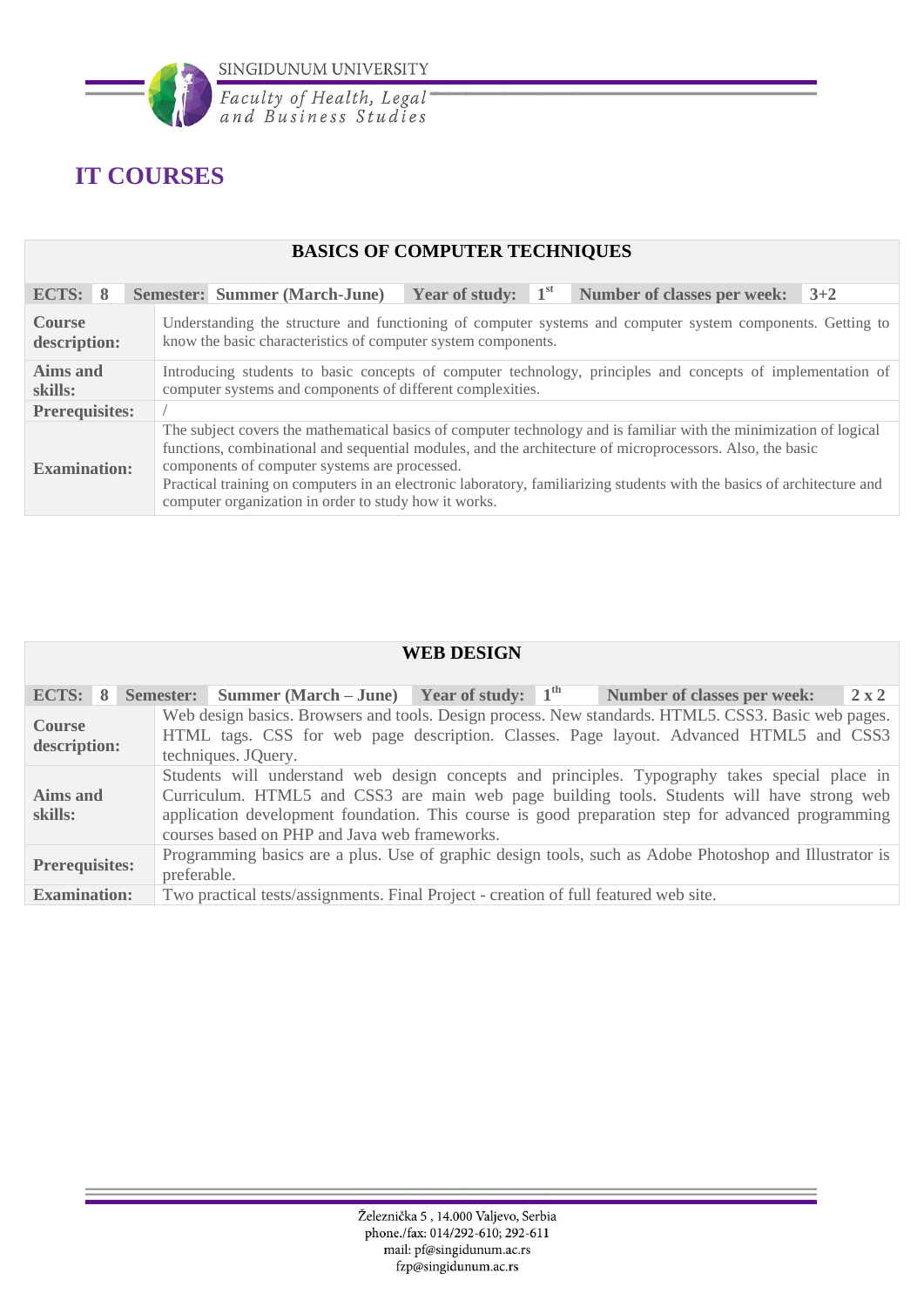

Faculty of Health, Legal<br>and Business Studies

#### **PRINCIPLES OF COMPUTER PROGRAMMING**

| ECTS: $6$                     | Semester: Winter-Summer                                                                          |  | Year of study: $1st$ Number of classes per week: $2+2$                                                                                                                                                                                                                                                                  |  |  |  |  |  |  |
|-------------------------------|--------------------------------------------------------------------------------------------------|--|-------------------------------------------------------------------------------------------------------------------------------------------------------------------------------------------------------------------------------------------------------------------------------------------------------------------------|--|--|--|--|--|--|
| <b>Course</b><br>description: | structures; pointers and arrays; structures; inputs and outputs.                                 |  | The course aims to equip the students with basic concepts of computer engineering through the<br>programming language C. In particular, the following fundamental programming concepts will be<br>explained: types, operators and expressions; control flow (if, for, while); functions and program                     |  |  |  |  |  |  |
| Aims and<br>skills:           | problems; Be able to use the C environment to create, debug and run simple C programs.           |  | After completing this course, the students will be able to understand fundamentals of programming such<br>as variables, conditional and iterative execution, methods, etc.; Be aware of the important topics and<br>principles of software development; Have the ability to write a computer program to solve specified |  |  |  |  |  |  |
| <b>Prerequisites:</b>         | No prerequisites                                                                                 |  |                                                                                                                                                                                                                                                                                                                         |  |  |  |  |  |  |
| <b>Examination:</b>           | Two practical programming tests. Final Project - making complete command line interface program. |  |                                                                                                                                                                                                                                                                                                                         |  |  |  |  |  |  |

#### **METHODS OF PROGRAMMING**

| ECTS: 8                       | Semester: Winter (October-January) Year of study: $2nd$ Number of classes per week: 2 x 2                                                                                                                                                                       |  |  |  |  |  |  |  |
|-------------------------------|-----------------------------------------------------------------------------------------------------------------------------------------------------------------------------------------------------------------------------------------------------------------|--|--|--|--|--|--|--|
| <b>Course</b><br>description: | Programming languages basics. Compilers. Intepretators. Pseudo languages. Fundamental algorithms<br>and data structures. Object-oriented techniques. Java programming language. Data types. Strings. Arrays.<br>Streams, Classes, Interfaces, Class derivation. |  |  |  |  |  |  |  |
| Aims and<br>skills:           | Students will understand programming fundamentals and gain solid background in Java language. Java is<br>used to demonstrate all topics. This course is basic programming course and creates a foundation for<br>advanced software development courses.         |  |  |  |  |  |  |  |
| <b>Prerequisites:</b>         | Programming basics are a plus. Solid computer architecture and mathematical knowledge is required.                                                                                                                                                              |  |  |  |  |  |  |  |
| <b>Examination:</b>           | Two practical programming tests. Final Project - making complete command line interface program.                                                                                                                                                                |  |  |  |  |  |  |  |

## **DATA BASES**

| ECTS: 8                       | Semester: Summer (March-June) Year of study: $2^{nd}$ Number of classes per week: $3+2$                                                                                                                                                                                                                                                                                                           |  |  |  |  |  |  |  |
|-------------------------------|---------------------------------------------------------------------------------------------------------------------------------------------------------------------------------------------------------------------------------------------------------------------------------------------------------------------------------------------------------------------------------------------------|--|--|--|--|--|--|--|
| <b>Course</b><br>description: | Introduction to the basics of databases, the object-relationship model (ER model) and relational database.<br>Competitive transaction execution and database recovery in case of system failure. Independent work in Microsoft<br>Access, which includes creating a database, creating user interface, searching and creating reports. Synchronizing<br>syntax and techniques using SQL language. |  |  |  |  |  |  |  |
| Aims and<br>skills:           | The student will work independently in <i>MicrosoftAccess</i> , which includes creating a database, creating a user<br>interface, searching and creating reports. Synchronizing syntax and techniques using SQL language.                                                                                                                                                                         |  |  |  |  |  |  |  |
| <b>Prerequisites:</b>         |                                                                                                                                                                                                                                                                                                                                                                                                   |  |  |  |  |  |  |  |
|                               | Database concepts. Data models: hierarchical, network, relational, object-oriented. Relational databases. Database<br>management systems. Relational algebra. Functional dependencies and normalization. Theoretical basis of SQL<br>language. Recovery of base in cases of cancellation. Database administration.                                                                                |  |  |  |  |  |  |  |
| <b>Examination:</b>           | Practical training on computers in an electronic laboratory in the selected DBMS, which includes creating<br>databases, creating a user interface, searching and creating reports. Application of SQL languages for working with<br>relational databases and getting acquainted with database connection techniques with specific programming<br>languages.                                       |  |  |  |  |  |  |  |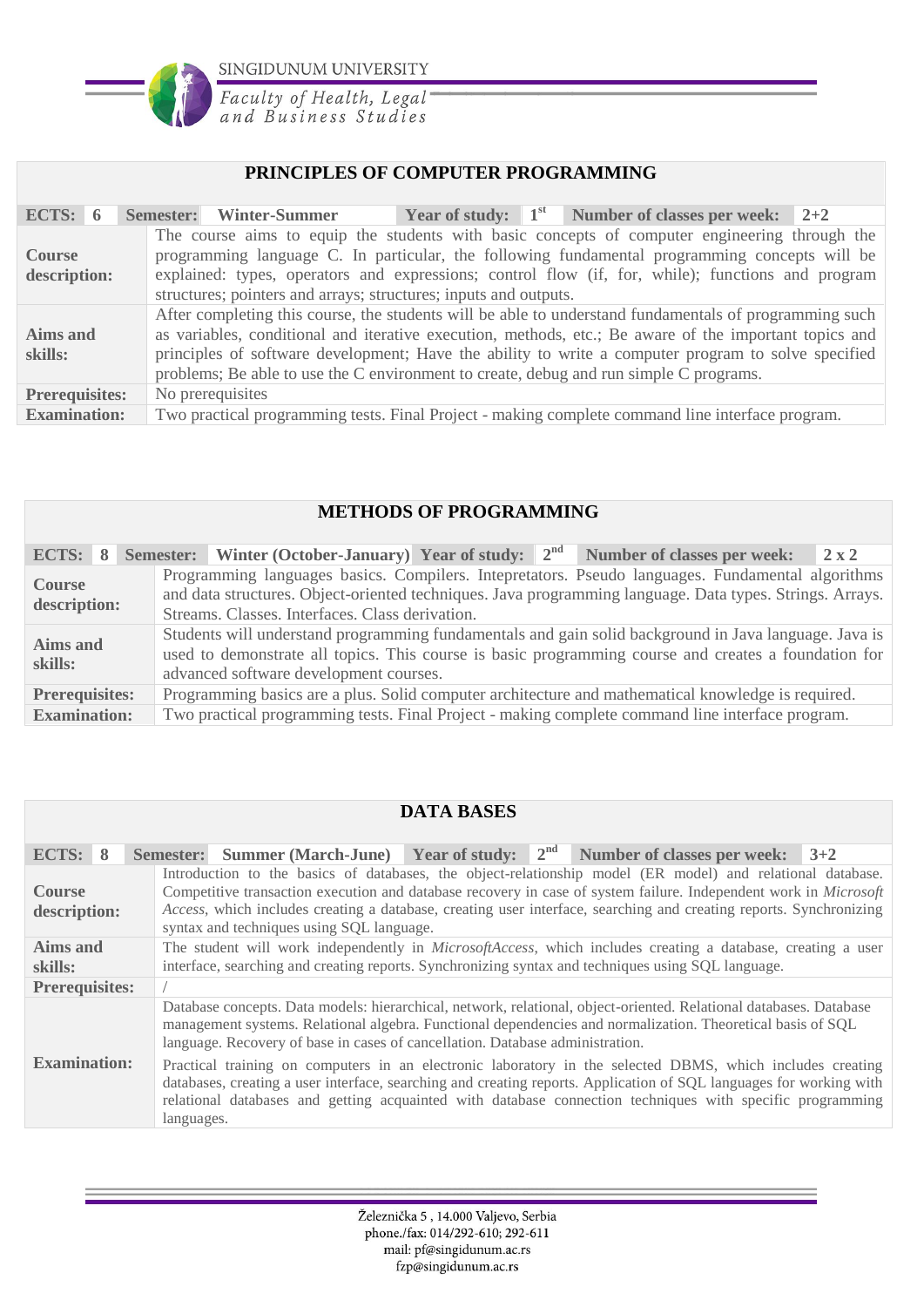

Faculty of Health, Legal<br>and Business Studies

### **MODERN COMPUTER NETWORKS**

| ECTS: 8                       | Semester: Summer (March – June) Year of study: $3^{rd}$ Number of classes per week: $3+2$                                                                                                                                                                                                                                                                                                                                                                                                                                                                                                                                                                                                                                                                                                                                                           |  |  |  |  |  |  |  |  |  |  |  |
|-------------------------------|-----------------------------------------------------------------------------------------------------------------------------------------------------------------------------------------------------------------------------------------------------------------------------------------------------------------------------------------------------------------------------------------------------------------------------------------------------------------------------------------------------------------------------------------------------------------------------------------------------------------------------------------------------------------------------------------------------------------------------------------------------------------------------------------------------------------------------------------------------|--|--|--|--|--|--|--|--|--|--|--|
| <b>Course</b><br>description: | The student acquires theoretical and practical knowledge of communication technologies and computer networks.<br>With independent practical work on designing and maintaining computer net-books, acquires knowledge from<br>networking, hardware selection, software installations, parameter settings and network management.                                                                                                                                                                                                                                                                                                                                                                                                                                                                                                                     |  |  |  |  |  |  |  |  |  |  |  |
| Aims and<br>skills:           | Acquiring theoretical and practical knowledge in communication technologies and computer networks. Network<br>protocols on individual standardized layers. Independent practical work on the design and maintenance of computer<br>networks. Networking, hardware selection, software installation, parameter setting and network management.                                                                                                                                                                                                                                                                                                                                                                                                                                                                                                       |  |  |  |  |  |  |  |  |  |  |  |
| <b>Prerequisites:</b>         |                                                                                                                                                                                                                                                                                                                                                                                                                                                                                                                                                                                                                                                                                                                                                                                                                                                     |  |  |  |  |  |  |  |  |  |  |  |
| <b>Examination:</b>           | In the introductory part of the course, students are introduced to types of computer networks, network hardware and<br>network software. Then the data transmission and the basics of communication are processed. Students are further<br>acquainted with the layered architecture of the computer network. The physical layer, the data link layer, the media<br>access control, the network layer, the network layer management algorithms, the transport layer, the TCP / IP, the<br>protocols on the application layer are studied. In the final part, a special emphasis is on the security of the computer<br>network.<br>Administration and practical work with various elements of computer networks - switch, gateway, services and<br>servers (DNS, DHCP, FTP, HTTP, HTTPS), software surveillance and administration computer networks. |  |  |  |  |  |  |  |  |  |  |  |

|                               |  |                                                                                                                                                                                                                            |  |                                               |  |  | <b>INTERNET OF THINGS</b> |  |  |                                                                                                                                                                                                                                                                                                                                                                                                                                                                                                                                                                                                                                                                                                                                     |  |  |
|-------------------------------|--|----------------------------------------------------------------------------------------------------------------------------------------------------------------------------------------------------------------------------|--|-----------------------------------------------|--|--|---------------------------|--|--|-------------------------------------------------------------------------------------------------------------------------------------------------------------------------------------------------------------------------------------------------------------------------------------------------------------------------------------------------------------------------------------------------------------------------------------------------------------------------------------------------------------------------------------------------------------------------------------------------------------------------------------------------------------------------------------------------------------------------------------|--|--|
| ECTS: $6$                     |  | Year of study: $4^{\text{th}}$ Number of classes per week: $2+2$<br><b>Winter-Summer</b><br><b>Semester:</b><br>The goal of this course is to recapitulate the knowledge related to all the building blocks of Internet of |  |                                               |  |  |                           |  |  |                                                                                                                                                                                                                                                                                                                                                                                                                                                                                                                                                                                                                                                                                                                                     |  |  |
| <b>Course</b><br>description: |  |                                                                                                                                                                                                                            |  |                                               |  |  |                           |  |  | Things and to show how all the blocks can be interfaced in what is called Internet of Things. Another<br>goal is to equip the students with the knowledge and skills necessary to build their own Internet of<br>Things systems and applications. In particular, the course will include the lectures on basic architectures<br>and examples of Internet of Things, sensors, actuators, communication devices, protocols for<br>communication between devices, internet: layers, protocols, packages, services, TCP, UDP, networks<br>and devices and big data and cloud computing. Practical exercizes will follow theoretical lectures and<br>will be done on Arduino development platforms as well as on Raspberry PI platforms. |  |  |
| Aims and<br>skills:           |  |                                                                                                                                                                                                                            |  |                                               |  |  |                           |  |  | After completing this course, the studenst will not onlz understand the Internet of Things applications,<br>but will be able to plan, and practicallz build their own Internet of Things applications.                                                                                                                                                                                                                                                                                                                                                                                                                                                                                                                              |  |  |
| <b>Prerequisites:</b>         |  |                                                                                                                                                                                                                            |  | Knowledge of computer programming is required |  |  |                           |  |  |                                                                                                                                                                                                                                                                                                                                                                                                                                                                                                                                                                                                                                                                                                                                     |  |  |
| <b>Examination:</b>           |  | Two practical programming tests. Final Project - making complete command line interface program.                                                                                                                           |  |                                               |  |  |                           |  |  |                                                                                                                                                                                                                                                                                                                                                                                                                                                                                                                                                                                                                                                                                                                                     |  |  |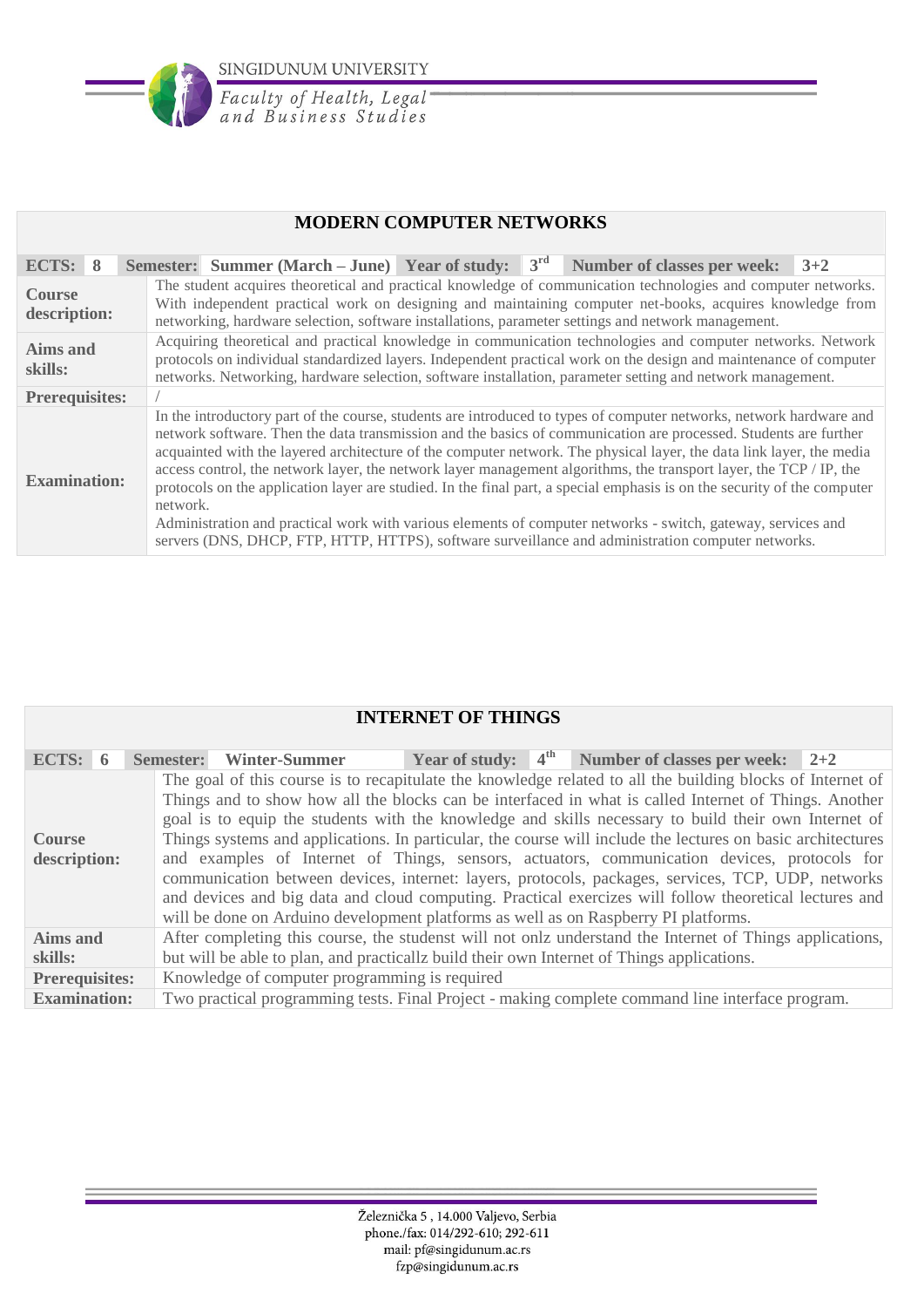

Faculty of Health, Legal<br>and Business Studies

# **LAW COURSES**

|                               |                 |                                                                                                                                                                                                                                                                                                                                                                                                                                                                                                                                                                                                                                                                                                                                                                                                                                                                                                                                                                                  | <b>LAW</b> |              |                                                                                                                                                                                                                                                                                                                                                                                                                                                                                                                                                                                                                                                                                                                                                                            |         |  |  |  |  |
|-------------------------------|-----------------|----------------------------------------------------------------------------------------------------------------------------------------------------------------------------------------------------------------------------------------------------------------------------------------------------------------------------------------------------------------------------------------------------------------------------------------------------------------------------------------------------------------------------------------------------------------------------------------------------------------------------------------------------------------------------------------------------------------------------------------------------------------------------------------------------------------------------------------------------------------------------------------------------------------------------------------------------------------------------------|------------|--------------|----------------------------------------------------------------------------------------------------------------------------------------------------------------------------------------------------------------------------------------------------------------------------------------------------------------------------------------------------------------------------------------------------------------------------------------------------------------------------------------------------------------------------------------------------------------------------------------------------------------------------------------------------------------------------------------------------------------------------------------------------------------------------|---------|--|--|--|--|
| <b>ECTS:</b>                  |                 | 8 Semester: Summer (March-June) Year of study:                                                                                                                                                                                                                                                                                                                                                                                                                                                                                                                                                                                                                                                                                                                                                                                                                                                                                                                                   |            | $1^{\rm st}$ | <b>Number of classes per week:</b>                                                                                                                                                                                                                                                                                                                                                                                                                                                                                                                                                                                                                                                                                                                                         | $4 + 2$ |  |  |  |  |
| <b>Course</b><br>description: |                 | It covers topics and issues relating to: Concept and major elements of state; Legal state and rule of law,<br>Major functions of state government and its organisation; Forms of state and political regimes, Notion and<br>types of law and legal system; Legal norm; Types of legal acts, Legal entities; Passive and active legal<br>capacity; Object of law. Also, a number of classes are related to the Concept of regional/European<br>integrations and introduction to legal and institutional system of EU, Introduction to property law; Notion<br>and types of movable and immovable property, Property rights and possessory lien, Introduction to law of<br>contracts and it's basic contracts , Notion and subjects of business law, as well as Types of business<br>organisations, Contracts of business law, Resolving business law disputes and Securities.<br>Acquiring basic and general knowledge on legal system, state and regional/European integrations, |            |              |                                                                                                                                                                                                                                                                                                                                                                                                                                                                                                                                                                                                                                                                                                                                                                            |         |  |  |  |  |
| <b>Aims and</b><br>skills:    | law's contracts |                                                                                                                                                                                                                                                                                                                                                                                                                                                                                                                                                                                                                                                                                                                                                                                                                                                                                                                                                                                  |            |              | acquisition of general knowledge on incorporation of legal and natural entities, understanding and<br>acquiring the most important principles and institution of property law, business law and law of contract.<br>After completing the course, the students should be able to: explain basic terms and elements referring to<br>the state and regional/European integration and analyse information and meanings of the most important<br>legal and political trends, explain method and hierarchy of legal system functioning, define and in a simple<br>manner apply basic notions of property law and law of contract, differ between types of companies and<br>explain major characteristics of every type, understand legal importance and consequences of business |         |  |  |  |  |
| <b>Prerequisites:</b>         | None required   |                                                                                                                                                                                                                                                                                                                                                                                                                                                                                                                                                                                                                                                                                                                                                                                                                                                                                                                                                                                  |            |              |                                                                                                                                                                                                                                                                                                                                                                                                                                                                                                                                                                                                                                                                                                                                                                            |         |  |  |  |  |
| <b>Examination:</b>           | Two tests, Exam |                                                                                                                                                                                                                                                                                                                                                                                                                                                                                                                                                                                                                                                                                                                                                                                                                                                                                                                                                                                  |            |              |                                                                                                                                                                                                                                                                                                                                                                                                                                                                                                                                                                                                                                                                                                                                                                            |         |  |  |  |  |

| <b>BUSINESS LAW</b>                                                              |  |                                                                                                                                                                                                                                                                                                                                                                                                    |  |              |                                                                                                                                                                                                                                                                                                                                                                                                                                |       |  |  |  |  |  |
|----------------------------------------------------------------------------------|--|----------------------------------------------------------------------------------------------------------------------------------------------------------------------------------------------------------------------------------------------------------------------------------------------------------------------------------------------------------------------------------------------------|--|--------------|--------------------------------------------------------------------------------------------------------------------------------------------------------------------------------------------------------------------------------------------------------------------------------------------------------------------------------------------------------------------------------------------------------------------------------|-------|--|--|--|--|--|
| ECTS: $8$                                                                        |  | Semester: Summer (March-June) Year of study:                                                                                                                                                                                                                                                                                                                                                       |  | $2^{\rm nd}$ | <b>Number of classes per week:</b>                                                                                                                                                                                                                                                                                                                                                                                             | $3+1$ |  |  |  |  |  |
| <b>Course</b><br>description:                                                    |  |                                                                                                                                                                                                                                                                                                                                                                                                    |  |              | Acquiring basic and general knowledge in the field of legal system with the emphasis on corporate law<br>and with reference to European economic and legal aspects of modern business. Mastering corpus of law<br>and obligations of modern managers. Acquiring knowledge on forms of foreign investments in Serbian<br>business entities, basic principles in the field of competition, securities and contract business law. |       |  |  |  |  |  |
| Aims and<br>skills:                                                              |  | Students should be conversant with the basics of business law, legal framework of modern business<br>entities and with responsibilities of economists. Acquired knowledge will enable students to understand<br>organization of business entities and to apply relevant business and legal regulations, which means that<br>they will be capable of making effective and legal business decisions. |  |              |                                                                                                                                                                                                                                                                                                                                                                                                                                |       |  |  |  |  |  |
| <b>Prerequisites:</b><br>None required<br>Two tests, Exam<br><b>Examination:</b> |  |                                                                                                                                                                                                                                                                                                                                                                                                    |  |              |                                                                                                                                                                                                                                                                                                                                                                                                                                |       |  |  |  |  |  |

Železnička 5 , 14.000 Valjevo, Serbia<br>phone./fax: 014/292-610; 292-611 mail: pf@singidunum.ac.rs fzp@singidunum.ac.rs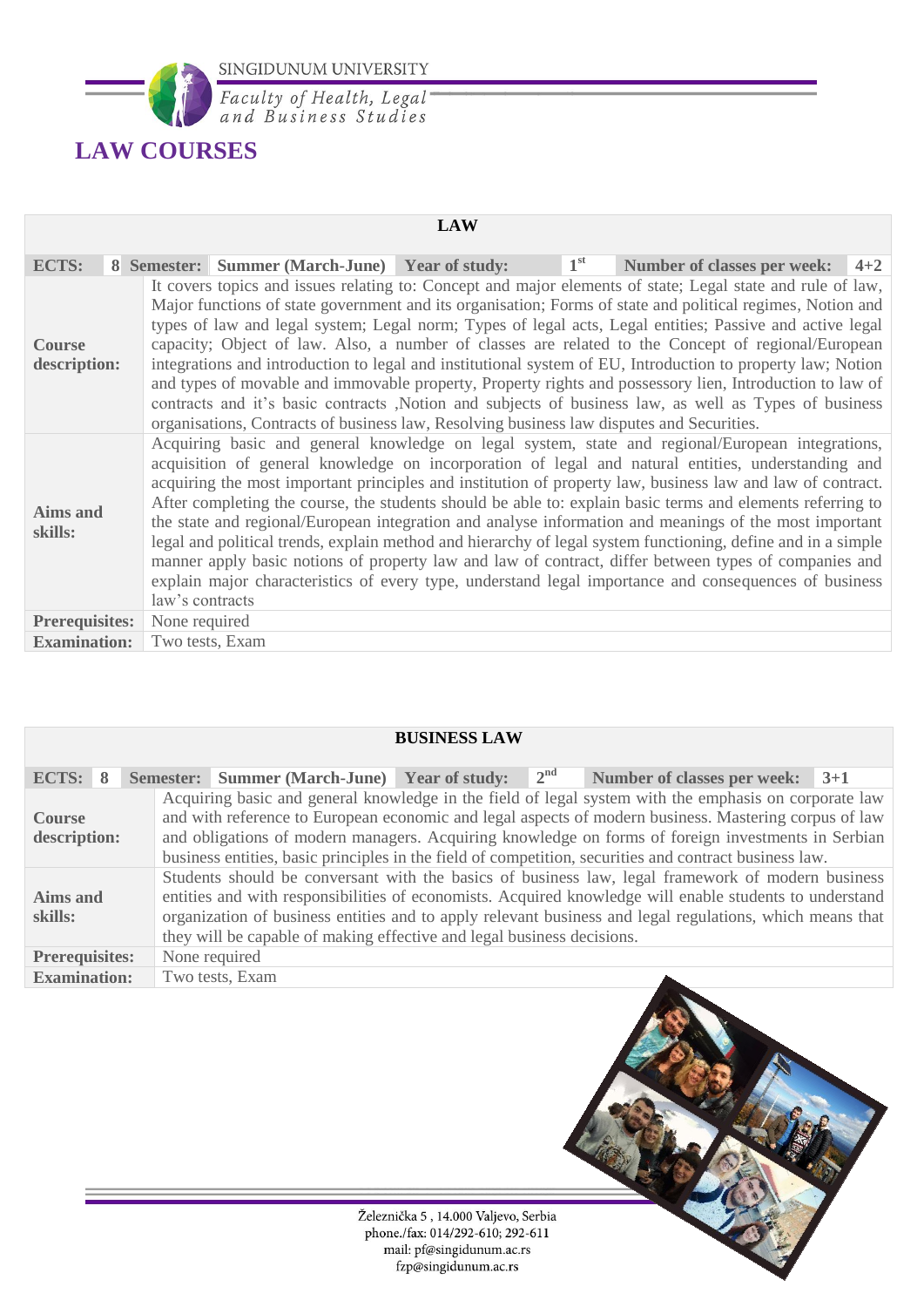

# **NURSING COURSES**

#### **DEVELOPMENTAL AND CLINICAL PSYCHOLOGY**

| ECTS: $6$             |  |                                                                                                                                                                                                                                                                                                               |  |  |  |  |                                                            |  | Semester: Winter (October-January) Year of study: $2^{nd}$ Number of classes per week: $2 X 2$                                                                                                                          |  |
|-----------------------|--|---------------------------------------------------------------------------------------------------------------------------------------------------------------------------------------------------------------------------------------------------------------------------------------------------------------|--|--|--|--|------------------------------------------------------------|--|-------------------------------------------------------------------------------------------------------------------------------------------------------------------------------------------------------------------------|--|
| <b>Course</b>         |  |                                                                                                                                                                                                                                                                                                               |  |  |  |  |                                                            |  | The course covers topics related to basic psychological functions, psychological development, specific<br>characteristics of different developmental stages, personality and personality theories, stress, and specific |  |
| description:          |  | issues of interpersonal relationships within health care system. The course includes basic information on<br>psychopathology and prevention in mental health care.                                                                                                                                            |  |  |  |  |                                                            |  |                                                                                                                                                                                                                         |  |
| Aims and<br>skills:   |  | Students are introduced to developmental characteristics of different stages of development, and enabled<br>to assess them. Students are able to understand basics of individual, group and organisational<br>psychological functioning, and use them together with. concepts of mental health and prevention |  |  |  |  |                                                            |  |                                                                                                                                                                                                                         |  |
| <b>Prerequisites:</b> |  | <b>None</b>                                                                                                                                                                                                                                                                                                   |  |  |  |  |                                                            |  |                                                                                                                                                                                                                         |  |
| <b>Examination:</b>   |  |                                                                                                                                                                                                                                                                                                               |  |  |  |  | Two tests, during semester; final test or oral examination |  |                                                                                                                                                                                                                         |  |

#### **CARE OF THE PSYCHIATRIC PATIENT WITH BASICS OF PSYCHIATRY**

| ECTS: 8                       | Semester: Winter (October-January) Year of study: $4th$ Number of classes per week: 4+2                                                                                                                                                                                                                                                                                                                                                                                                            |  |  |  |  |  |  |  |
|-------------------------------|----------------------------------------------------------------------------------------------------------------------------------------------------------------------------------------------------------------------------------------------------------------------------------------------------------------------------------------------------------------------------------------------------------------------------------------------------------------------------------------------------|--|--|--|--|--|--|--|
| <b>Course</b><br>description: | The course covers topics related to nursing care of psychiatric patient, based on the current knowledge in<br>psychiatry, and current trends in psychiatric nursing, together with basics in organizational issues. The<br>course also provides information on mental health prevention, activities in the community, and basics of                                                                                                                                                                |  |  |  |  |  |  |  |
|                               | psychotherapeutic processes in individual and group psychotherapy.                                                                                                                                                                                                                                                                                                                                                                                                                                 |  |  |  |  |  |  |  |
| <b>Aims and</b><br>skills:    | Students are enabled to participate in the comprehensive process of psychiatric care, in inpatient,<br>outpatient or community setting. Students are able to perform basic assessment, provide nursing care,<br>and participate in prevention activities related to mental health, mental disorders and substance use<br>disorders. Students are introduced to specific characteristics of health records in psychiatry (both paper<br>and electronic), with emphasis on ethical and legal issues. |  |  |  |  |  |  |  |
| <b>Prerequisites:</b>         | Understanding of anatomy, physiology, and pharmacology of central nervous system, basic knowledge<br>in psychology and psychopathology                                                                                                                                                                                                                                                                                                                                                             |  |  |  |  |  |  |  |
| <b>Examination:</b>           | Two tests, during semester, assessment of practical work; final test or oral examination                                                                                                                                                                                                                                                                                                                                                                                                           |  |  |  |  |  |  |  |

|                               |                                                                                      | <b>NUTRITION, NUTRITIVE THERAPY, DIETETICS</b>                                                                                                                                                                                                                                     |  |  |                                                                                                                                                                                                                                                                                                                     |  |  |  |  |  |
|-------------------------------|--------------------------------------------------------------------------------------|------------------------------------------------------------------------------------------------------------------------------------------------------------------------------------------------------------------------------------------------------------------------------------|--|--|---------------------------------------------------------------------------------------------------------------------------------------------------------------------------------------------------------------------------------------------------------------------------------------------------------------------|--|--|--|--|--|
| ECTS: 8                       |                                                                                      | Semester: Winter (October-January) Year of study: 4 <sup>th</sup>                                                                                                                                                                                                                  |  |  | Number of classes per week: $3+3+6$                                                                                                                                                                                                                                                                                 |  |  |  |  |  |
| <b>Course</b><br>description: |                                                                                      |                                                                                                                                                                                                                                                                                    |  |  | The course covers topics related to nutrition, nutritive therapy and dietetics. The course includes<br>regulative and legal issues related to nutrition and dietary supplements, and issues related to different<br>aspects of nutrition (preparation of parenteral nutrition, lactation support, eating disorders) |  |  |  |  |  |
| <b>Aims and</b><br>skills:    |                                                                                      | Students are introduced to preventive and therapeutic aspects of nutrition, and enabled to use them in<br>everyday work, as well as in organization of different nutrition programs within health care institutions.<br>Students acquire both theoretical and practical knowledge. |  |  |                                                                                                                                                                                                                                                                                                                     |  |  |  |  |  |
|                               | Knowledge in anatomy, physiology, pharmacology of nutrition<br><b>Prerequisites:</b> |                                                                                                                                                                                                                                                                                    |  |  |                                                                                                                                                                                                                                                                                                                     |  |  |  |  |  |
| <b>Examination:</b>           |                                                                                      | Two tests, during semester; final test or oral examination                                                                                                                                                                                                                         |  |  |                                                                                                                                                                                                                                                                                                                     |  |  |  |  |  |

#### Železnička 5, 14.000 Valjevo, Serbia phone./fax: 014/292-610; 292-611 mail: pf@singidunum.ac.rs fzp@singidunum.ac.rs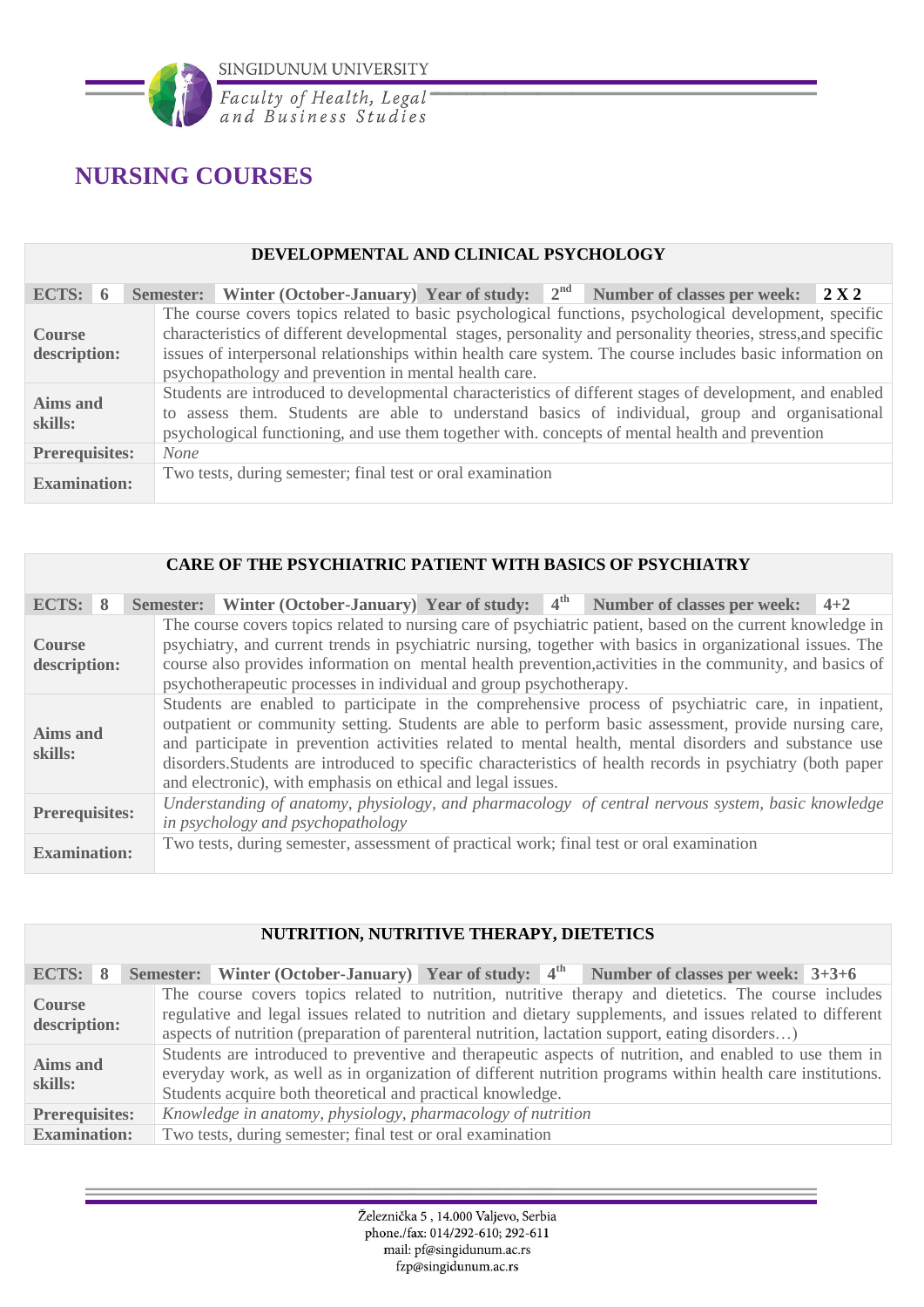

# **FOREIGN LANGUAGE COURSES**

#### **BUSINESS ENGLISH LANGUAGE B1.1 (PRE-INTERMEDIATE)**

| ECTS:                         | 6 |                                                           |                                                                                                                                                                                                                                                                                                                                                                                                                                                                                                                                                                                                                                                                                                                                                                                                                                                                       |  |  | Semester: Winter & Summer Year of study: not relevant Number of classes per week: 2 |  |  |  |  |  |
|-------------------------------|---|-----------------------------------------------------------|-----------------------------------------------------------------------------------------------------------------------------------------------------------------------------------------------------------------------------------------------------------------------------------------------------------------------------------------------------------------------------------------------------------------------------------------------------------------------------------------------------------------------------------------------------------------------------------------------------------------------------------------------------------------------------------------------------------------------------------------------------------------------------------------------------------------------------------------------------------------------|--|--|-------------------------------------------------------------------------------------|--|--|--|--|--|
| <b>Course</b><br>description: |   |                                                           | Company profile: Description of workplace and company including company culture, history and its<br>products, as well as use of internet in modern business. Writing formal and informal business letters and<br>e-mails.<br><i>Production and selling:</i> Describing equipment, processes and procedures, distribution and delivery,<br>advertising and marketing. Filling in forms.<br>Project: Simulation of a business meeting (topics: presenting the company products, deciding about<br>marketing campaign)                                                                                                                                                                                                                                                                                                                                                   |  |  |                                                                                     |  |  |  |  |  |
| <b>Aims and</b><br>skills:    |   | corresponding base in grammar and vocabulary is provided. | The course is ideal for students since it prepares them for working in an international environment. The<br>course is based on the results of needs analysis of each individual group of students in order to achieve<br>the course goals. Finally, the student has a strong ability to work in international contexts with all<br>necessary language skills in the planned framework: listening, reading, speaking and writing.<br>The course consists of activities through which for each selected topic the attention is paid to acquiring<br>the abovementioned skills, as well as finding needed information from the given input. In addition, it<br>includes reproductive activities such as writing business correspondence and topics for discussion, giving<br>opinions and proposals, disagreements – all in a fixed business framework. For each skill a |  |  |                                                                                     |  |  |  |  |  |
| <b>Prerequisites:</b>         |   |                                                           | Level A2 of CEFR                                                                                                                                                                                                                                                                                                                                                                                                                                                                                                                                                                                                                                                                                                                                                                                                                                                      |  |  |                                                                                     |  |  |  |  |  |
| <b>Examination:</b>           |   |                                                           | One written test at the end of each semester and oral examination at the end of the course/school year<br>Optional: Public formal presentation an a chosen topic                                                                                                                                                                                                                                                                                                                                                                                                                                                                                                                                                                                                                                                                                                      |  |  |                                                                                     |  |  |  |  |  |

#### **BUSINESS ENGLISH LANGUAGE B1.2 (INTERMEDIATE)**

| ECTS: $6$                     |                       |  |  |                                                                                                                                    |  | Semester: Winter & Summer Year of study: not relevant Number of classes per week: 2                                                                                                                                                                                                                                                                                                                                                                                                                                                                                                                                                                                                                                                                                                          |
|-------------------------------|-----------------------|--|--|------------------------------------------------------------------------------------------------------------------------------------|--|----------------------------------------------------------------------------------------------------------------------------------------------------------------------------------------------------------------------------------------------------------------------------------------------------------------------------------------------------------------------------------------------------------------------------------------------------------------------------------------------------------------------------------------------------------------------------------------------------------------------------------------------------------------------------------------------------------------------------------------------------------------------------------------------|
| <b>Course</b><br>description: |                       |  |  | entertaining clients and writing a thank you letter.<br>restaurant and corresponding writing assignments                           |  | Business travel: Making arrangements; organizing transport and hotel accommodation, writing e-mail to<br>hotel to book facilities (for a conference), at a conference (elements of public speech, free time)<br>Business relationships: Developing contacts, cultural issues in business, organizing team-building events,<br>Project: Simulation of organization of a business conference, public address, entertaining clients in a                                                                                                                                                                                                                                                                                                                                                        |
| <b>Aims and</b><br>skills:    |                       |  |  | language skills in the planned framework: listening, reading, speaking and writing.<br>base in grammar and vocabulary is provided. |  | The course is ideal for students since it prepares them for working in an international environment. The<br>course is based on the results of needs analysis of each individual group of students in order to achieve the<br>course goals. Finally, the student has a strong ability to work in international contexts with all necessary<br>The course consists of activities through which for each selected topic the attention is paid to acquiring<br>the abovementioned skills, as well as finding needed information from the given input. In addition, it<br>includes reproductive activities such as writing business correspondence and topics for discussion, giving<br>opinions and proposals, disagreements – all in a fixed business framework. For each skill a corresponding |
|                               | <b>Prerequisites:</b> |  |  | Level B1.1 of CEFR                                                                                                                 |  |                                                                                                                                                                                                                                                                                                                                                                                                                                                                                                                                                                                                                                                                                                                                                                                              |
| <b>Examination:</b>           |                       |  |  | Optional: Public formal presentation an a chosen topic                                                                             |  | One written test at the end of each semester and oral examination at the end of the course/school year                                                                                                                                                                                                                                                                                                                                                                                                                                                                                                                                                                                                                                                                                       |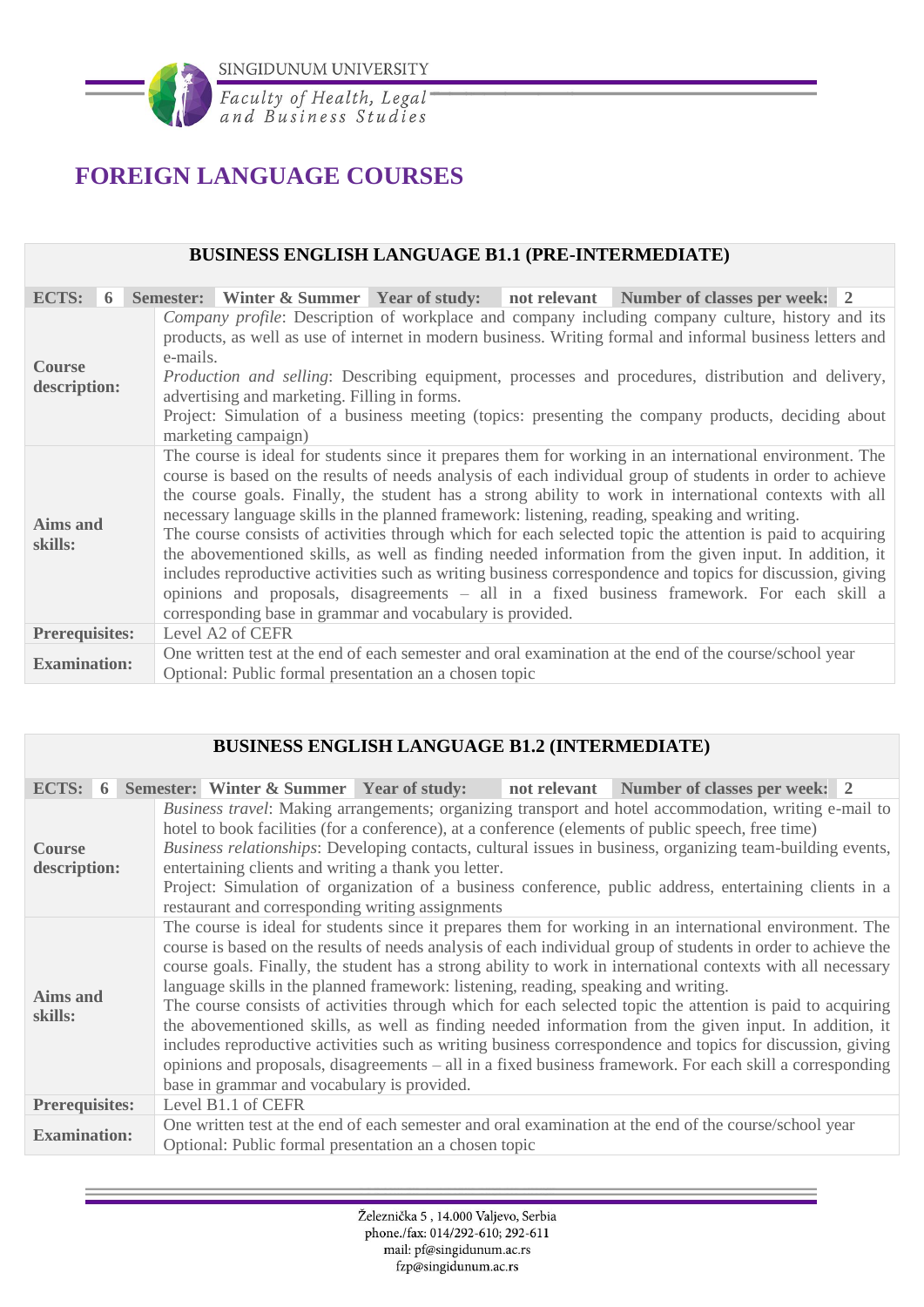

Faculty of Health, Legal<br>and Business Studies

#### **BUSINESS ENGLISH LANGUAGE B2.1 (UPPER-INTERMEDIATE)**

| ECTS: $6$                                                                                                                                                                                                                                                                                                                                                                                                                                                                                                                                                                                                                                          |  |                                                                                                                                                                                                                                                                                                                                                                                                                                                                                                                                                                                                                                                                                                                                                                                                                                                                                                                                    |                                                        |  |  | Semester: Winter & Summer Year of study: not relevant Number of classes per week: 2                    |  |
|----------------------------------------------------------------------------------------------------------------------------------------------------------------------------------------------------------------------------------------------------------------------------------------------------------------------------------------------------------------------------------------------------------------------------------------------------------------------------------------------------------------------------------------------------------------------------------------------------------------------------------------------------|--|------------------------------------------------------------------------------------------------------------------------------------------------------------------------------------------------------------------------------------------------------------------------------------------------------------------------------------------------------------------------------------------------------------------------------------------------------------------------------------------------------------------------------------------------------------------------------------------------------------------------------------------------------------------------------------------------------------------------------------------------------------------------------------------------------------------------------------------------------------------------------------------------------------------------------------|--------------------------------------------------------|--|--|--------------------------------------------------------------------------------------------------------|--|
| <i>Finance</i> : Describing statistics, company finances, investments, starting up, writing formal letters to<br>express interest in a new product.<br><i>Human resources:</i> Job applications – writing a letter to apply, motivation letter, CV; writing letters to<br><b>Course</b><br>invite candidates to an interview and give results; Recruitment – preparing for an interview; staff<br>description:<br>development – filling in forms, writing an email to apply to a course; staff facts and figures – writing a<br>business report<br>Project: Simulation of job application process (letters and interview, selection of candidates) |  |                                                                                                                                                                                                                                                                                                                                                                                                                                                                                                                                                                                                                                                                                                                                                                                                                                                                                                                                    |                                                        |  |  |                                                                                                        |  |
| <b>Aims and</b><br>skills:                                                                                                                                                                                                                                                                                                                                                                                                                                                                                                                                                                                                                         |  | The course is ideal for students since it prepares them for working in an international environment. The<br>course is based on the results of needs analysis of each individual group of students in order to achieve<br>the course goals. Finally, the student has a strong ability to work in international contexts with all<br>necessary language skills in the planned framework: listening, reading, speaking and writing.<br>The course consists of activities through which for each selected topic the attention is paid to acquiring<br>the abovementioned skills, as well as finding needed information from the given input. In addition, it<br>includes reproductive activities such as writing business correspondence and topics for discussion, giving<br>opinions and proposals, disagreements - all in a fixed business framework. For each skill a<br>corresponding base in grammar and vocabulary is provided. |                                                        |  |  |                                                                                                        |  |
| <b>Prerequisites:</b>                                                                                                                                                                                                                                                                                                                                                                                                                                                                                                                                                                                                                              |  |                                                                                                                                                                                                                                                                                                                                                                                                                                                                                                                                                                                                                                                                                                                                                                                                                                                                                                                                    | Level B1.2 of CEFR                                     |  |  |                                                                                                        |  |
| <b>Examination:</b>                                                                                                                                                                                                                                                                                                                                                                                                                                                                                                                                                                                                                                |  |                                                                                                                                                                                                                                                                                                                                                                                                                                                                                                                                                                                                                                                                                                                                                                                                                                                                                                                                    | Optional: Public formal presentation an a chosen topic |  |  | One written test at the end of each semester and oral examination at the end of the course/school year |  |

## **SPANISH LANGUAGE A1 (BEGINNER)**

| ECTS: $6$                                                                                                                     | Semester: Winter & Summer Year of study: not relevant Number of classes per week: $2+1$                                                                                                                                                                                                                                                                                                                                                                                                                                             |  |  |  |  |  |  |
|-------------------------------------------------------------------------------------------------------------------------------|-------------------------------------------------------------------------------------------------------------------------------------------------------------------------------------------------------------------------------------------------------------------------------------------------------------------------------------------------------------------------------------------------------------------------------------------------------------------------------------------------------------------------------------|--|--|--|--|--|--|
| <b>Course</b><br>description:                                                                                                 | Introductions – meeting people; saying where you're from; talking about your job; telephone language;<br>talking about daily routine; asking for and giving directions; talking about homes; talking about life<br>events; saying what you're doing at the moment; describing people; talking about food and drinks; eating<br>out; talking about weather; shopping for clothes; traveling                                                                                                                                          |  |  |  |  |  |  |
| <b>Aims and</b><br>skills:                                                                                                    | After finishing this course students will be able to use Spanish language at level A1 of CEFR: they will<br>be able to understand and use familiar everyday expressions and very basic phrases aimed at the<br>satisfaction of needs of a concrete type, introduce him/herself and others and can ask and answer<br>questions about personal details such as where he/she lives, people he/she knows and things he/she has,<br>interact in a simple way provided the other person talks slowly and clearly and is prepared to help. |  |  |  |  |  |  |
| <b>Prerequisites:</b>                                                                                                         | None                                                                                                                                                                                                                                                                                                                                                                                                                                                                                                                                |  |  |  |  |  |  |
| One written test at the end of each semester and oral examination at the end of the course/school year<br><b>Examination:</b> |                                                                                                                                                                                                                                                                                                                                                                                                                                                                                                                                     |  |  |  |  |  |  |

Železnička 5, 14.000 Valjevo, Serbia phone./fax: 014/292-610; 292-611 mail: pf@singidunum.ac.rs fzp@singidunum.ac.rs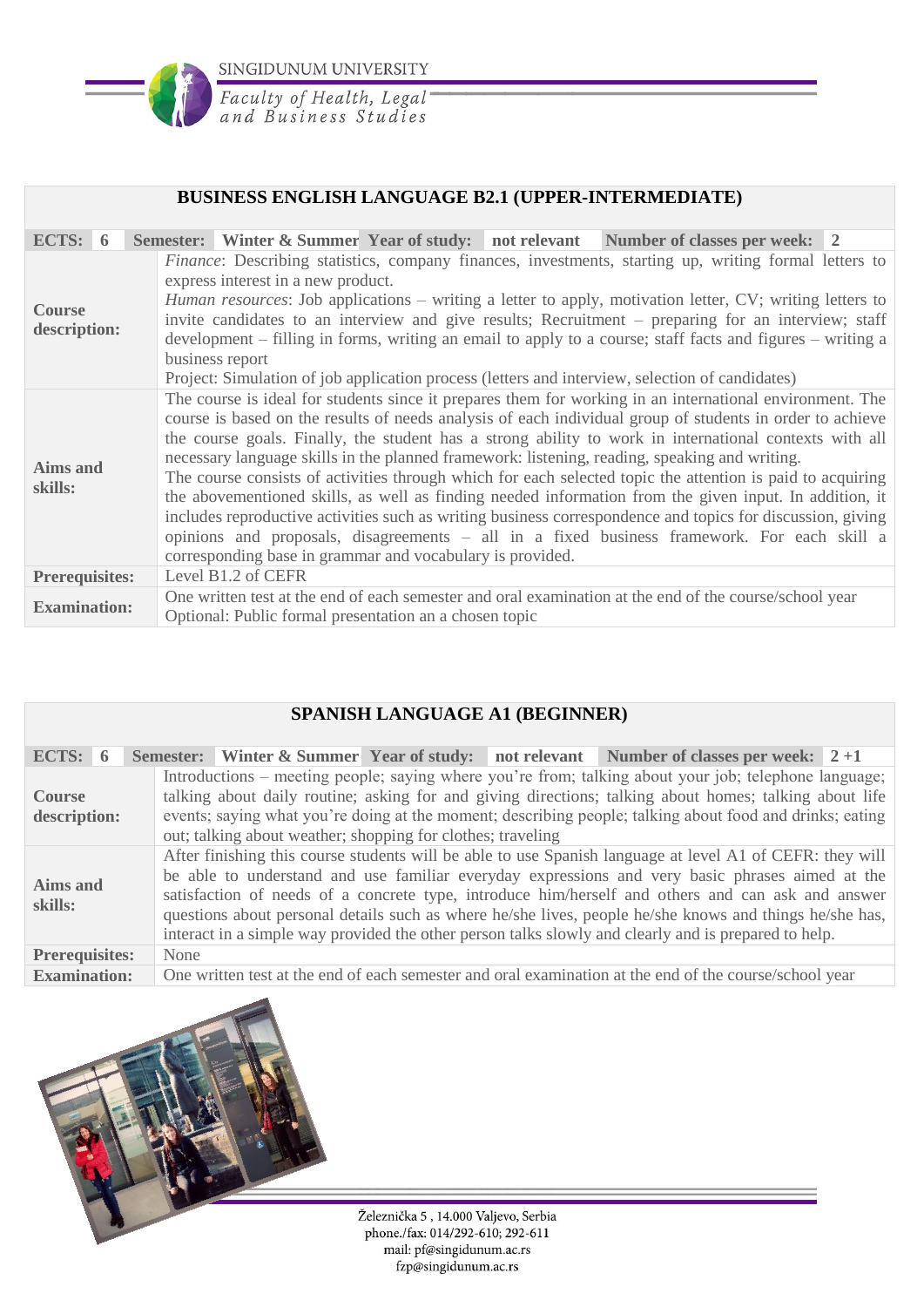

Faculty of Health, Legal<br>and Business Studies

### **SPANISH LANGUAGE A2 (ELEMENTARY)**

| ECTS: $6$                     |  |                                                                                                                                                                                                                                                                                                                                                                                                                                                                                                                                                                                                                               |                  |  |  | Semester: Winter & Summer Year of study: not relevant Number of classes per week: $2+1$               |  |  |
|-------------------------------|--|-------------------------------------------------------------------------------------------------------------------------------------------------------------------------------------------------------------------------------------------------------------------------------------------------------------------------------------------------------------------------------------------------------------------------------------------------------------------------------------------------------------------------------------------------------------------------------------------------------------------------------|------------------|--|--|-------------------------------------------------------------------------------------------------------|--|--|
| <b>Course</b><br>description: |  | Reserve accommodation, ask for the services in a hotel, help people visiting your town/city, compare<br>different options of traveling, negotiate your plans, elaborate a traveling plan, talk about your medical<br>history, at the doctor's, media, analyze job offers, write CV and cover letter, Internet habits, ways of<br>communication                                                                                                                                                                                                                                                                                |                  |  |  |                                                                                                       |  |  |
| Aims and<br>skills:           |  | After finishing this course students will be able to use Spanish language at level A2 of CEFR: They will<br>be able to understand sentences and frequently used expressions related to areas of most immediate<br>relevance (e.g. very basic personal and family information, shopping, local geography, employment).<br>They will be able to communicate in simple and routine tasks requiring a simple and direct exchange of<br>information on familiar and routine matters. They will be able to describe in simple terms aspects of<br>his/her background, immediate environment and matters in areas of immediate need. |                  |  |  |                                                                                                       |  |  |
| <b>Prerequisites:</b>         |  |                                                                                                                                                                                                                                                                                                                                                                                                                                                                                                                                                                                                                               | Level A2 of CEFR |  |  |                                                                                                       |  |  |
| <b>Examination:</b>           |  |                                                                                                                                                                                                                                                                                                                                                                                                                                                                                                                                                                                                                               |                  |  |  | ne written test at the end of each semester and oral examination at the end of the course/school year |  |  |

|                               | SPANISH LANGUAGE B1.1 (PRE-INTERMEDIATE) |  |                                                                                                                                                                                                                                                                                                                                                                                                                                                                                                                                                                                         |  |  |                                                                                                                                                                                                               |                |  |  |
|-------------------------------|------------------------------------------|--|-----------------------------------------------------------------------------------------------------------------------------------------------------------------------------------------------------------------------------------------------------------------------------------------------------------------------------------------------------------------------------------------------------------------------------------------------------------------------------------------------------------------------------------------------------------------------------------------|--|--|---------------------------------------------------------------------------------------------------------------------------------------------------------------------------------------------------------------|----------------|--|--|
|                               |                                          |  |                                                                                                                                                                                                                                                                                                                                                                                                                                                                                                                                                                                         |  |  |                                                                                                                                                                                                               |                |  |  |
| ECTS: $6$                     |                                          |  |                                                                                                                                                                                                                                                                                                                                                                                                                                                                                                                                                                                         |  |  | Semester: Winter & Summer Year of study: not relevant Number of classes per week:                                                                                                                             | $\overline{2}$ |  |  |
| <b>Course</b><br>description: |                                          |  | reclamations and complaints                                                                                                                                                                                                                                                                                                                                                                                                                                                                                                                                                             |  |  | Talking about past events; organizing a weekend; talking about future events; inviting people to<br>celebrations; buying tickets; airport language; sightseeing; renting a flat; making appointments; writing |                |  |  |
| Aims and<br>skills:           |                                          |  | After finishing this course students will be able to use Spanish language at level B1.1 of CEFR: they will<br>be able to understand the main points of clear standard input on familiar matters regularly encountered in<br>work, school, leisure, etc., deal with most situations likely to arise while travelling in an area where the<br>language is spoken, produce simple connected text on topics that are familiar or of personal interest,<br>describe experiences and events, dreams, hopes and ambitions and briefly give reasons and explanations<br>for opinions and plans. |  |  |                                                                                                                                                                                                               |                |  |  |
| <b>Prerequisites:</b>         |                                          |  | Level A2 of CEFR                                                                                                                                                                                                                                                                                                                                                                                                                                                                                                                                                                        |  |  |                                                                                                                                                                                                               |                |  |  |
| <b>Examination:</b>           |                                          |  |                                                                                                                                                                                                                                                                                                                                                                                                                                                                                                                                                                                         |  |  | One written test at the end of each semester and oral examination at the end of the course/school year                                                                                                        |                |  |  |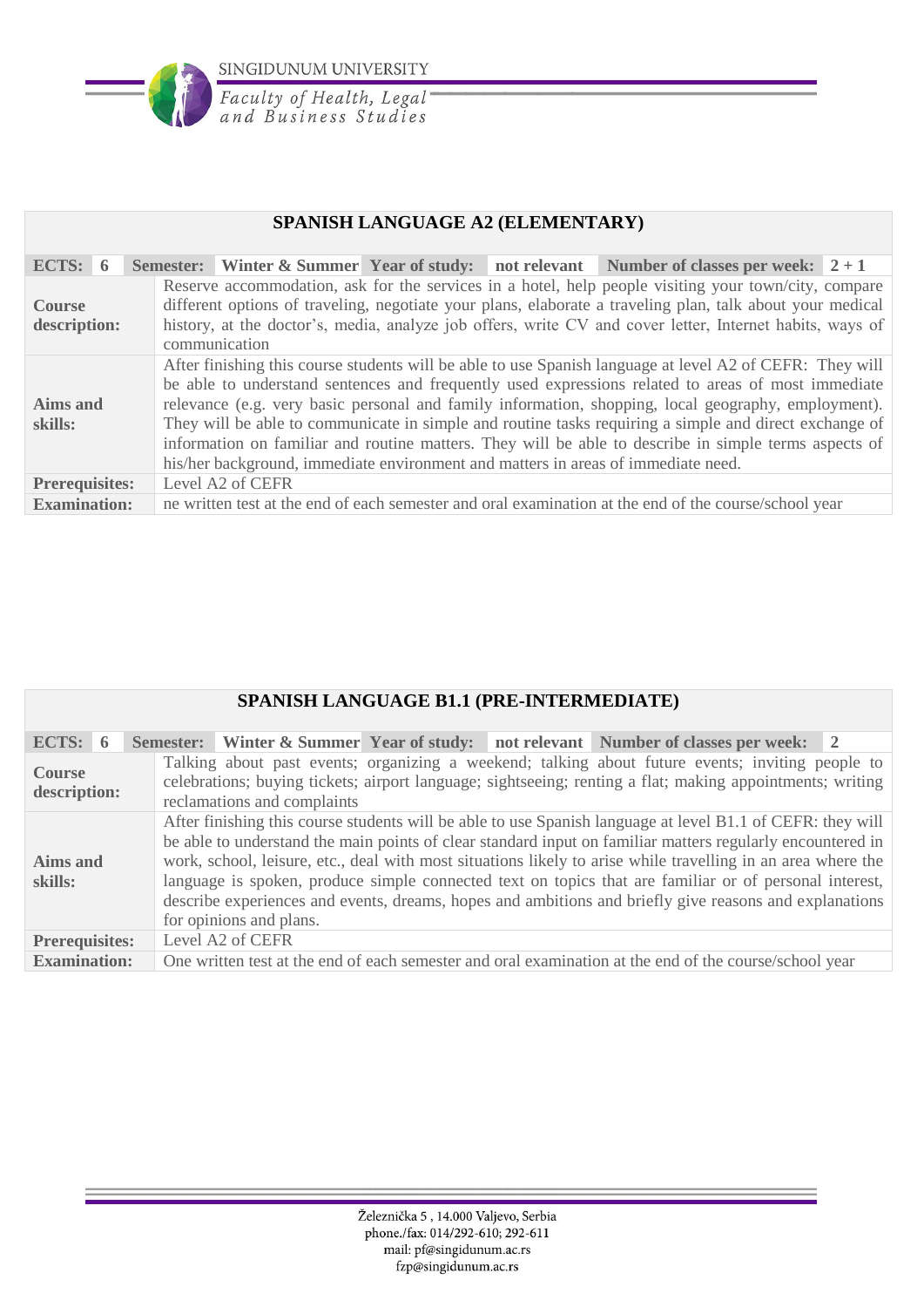

Faculty of Health, Legal<br>and Business Studies

## **GERMAN AS A FOREIGN LANGUAGE A1**

| ECTS: $6$                     | Winter & Summer Year of study: not relevant Number of classes per week: 2<br>Semester:                                                                                                                                                                                                                                                                                                                                   |  |  |  |
|-------------------------------|--------------------------------------------------------------------------------------------------------------------------------------------------------------------------------------------------------------------------------------------------------------------------------------------------------------------------------------------------------------------------------------------------------------------------|--|--|--|
| <b>Course</b><br>description: | The topics cover areas such as introducing and talking about oneself, shopping, telling time and<br>recounting day, family life, describing and renting an apartment, health and fitness etc. Cultural and<br>linguistic variants of all three German-speaking countries are featured.                                                                                                                                   |  |  |  |
| Aims and<br>skills:           | Can understand and use familiar everyday expressions and very basic phrases aimed at the satisfaction of<br>needs of a concrete type. Can introduce him/herself and others and can ask and answer questions about<br>personal details such as where he/she lives, people he/she knows and things he/she has. Can interact in a<br>simple way provided the other person talks slowly and clearly and is prepared to help. |  |  |  |
| <b>Prerequisites:</b>         | None                                                                                                                                                                                                                                                                                                                                                                                                                     |  |  |  |
| <b>Examination:</b>           | Written and oral examination                                                                                                                                                                                                                                                                                                                                                                                             |  |  |  |

#### **GERMAN AS A FOREIGN LANGUAGE A2**

| ECTS: $6$                                                     |  |                                                                                                                                                                                                                                                                                                                                                                                                                                                                          |                              |  |  | Semester: Winter & Summer Year of study: not relevant Number of classes per week: 2                                                                                                                            |  |
|---------------------------------------------------------------|--|--------------------------------------------------------------------------------------------------------------------------------------------------------------------------------------------------------------------------------------------------------------------------------------------------------------------------------------------------------------------------------------------------------------------------------------------------------------------------|------------------------------|--|--|----------------------------------------------------------------------------------------------------------------------------------------------------------------------------------------------------------------|--|
| <b>Course</b><br>description:                                 |  |                                                                                                                                                                                                                                                                                                                                                                                                                                                                          | countries are featured.      |  |  | The topics cover areas such as fashion, festivals and celebrations, education and training, mobility and<br>transport, jobs, media and politics. Cultural and linguistic variants of all three German-speaking |  |
| Aims and<br>skills:                                           |  | Can understand sentences and frequently used expressions related to areas of most immediate relevance<br>(e.g. very basic personal and family information, shopping, local geography, employment). Can<br>communicate in simple and routine tasks requiring a simple and direct exchange of information on<br>familiar and routine matters. Can describe in simple terms aspects of his/her background, immediate<br>environment and matters in areas of immediate need. |                              |  |  |                                                                                                                                                                                                                |  |
| Basic knowledge of German – level A1<br><b>Prerequisites:</b> |  |                                                                                                                                                                                                                                                                                                                                                                                                                                                                          |                              |  |  |                                                                                                                                                                                                                |  |
| <b>Examination:</b>                                           |  |                                                                                                                                                                                                                                                                                                                                                                                                                                                                          | Written and oral examination |  |  |                                                                                                                                                                                                                |  |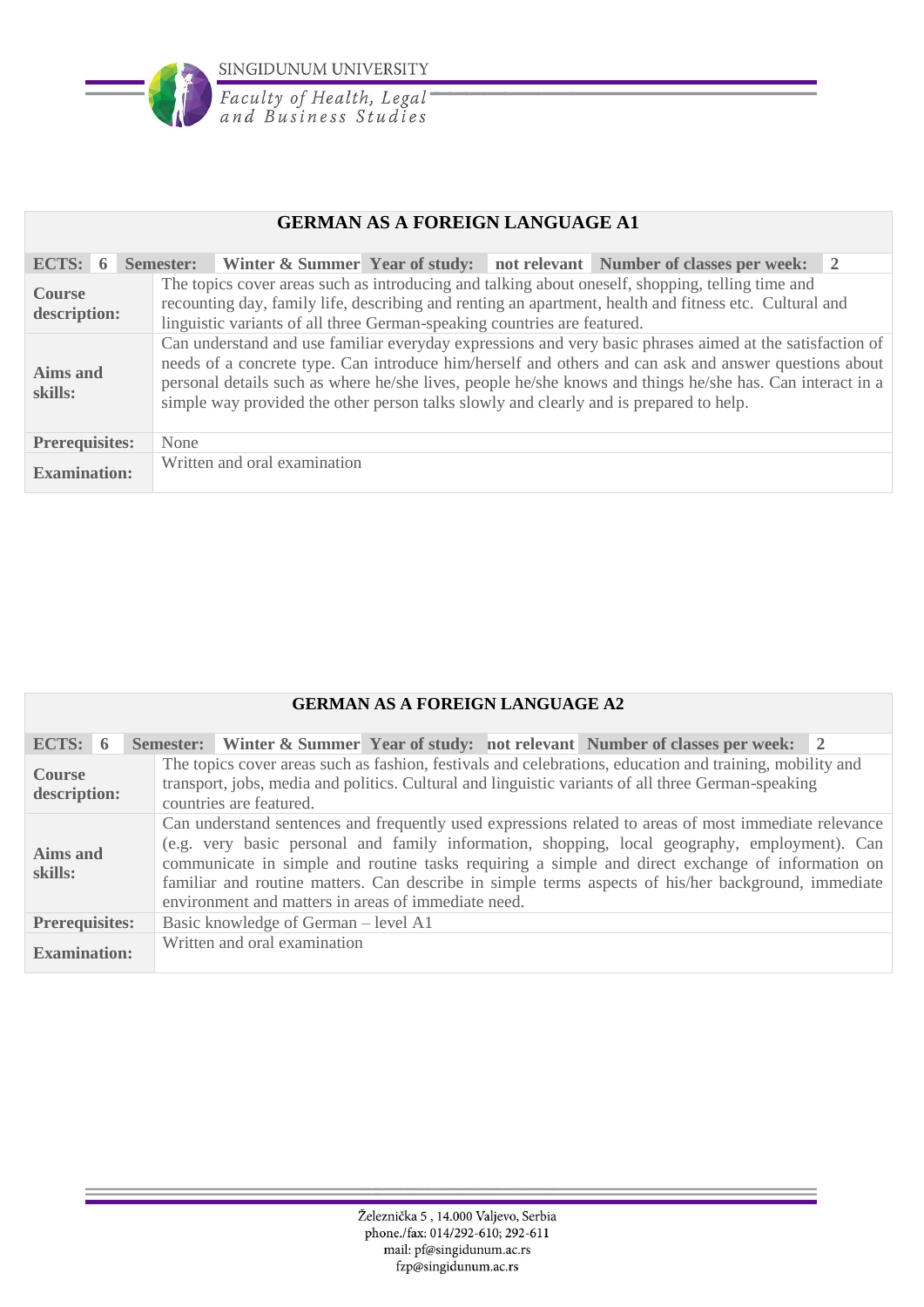

Faculty of Health, Legal<br>and Business Studies

# **MASTER STUDIES**

# **METHODOLOGY OF SOCIAL RESEARCH**

| ECTS: 8<br><b>Semester: Winter/Summer</b><br>Classes frequency: once a week/consultations                                                              |                                                                                                                                                                                                                                                                                                                                                                                                                                                                                                                                                                                                                                                                   |  |  |  |  |
|--------------------------------------------------------------------------------------------------------------------------------------------------------|-------------------------------------------------------------------------------------------------------------------------------------------------------------------------------------------------------------------------------------------------------------------------------------------------------------------------------------------------------------------------------------------------------------------------------------------------------------------------------------------------------------------------------------------------------------------------------------------------------------------------------------------------------------------|--|--|--|--|
|                                                                                                                                                        |                                                                                                                                                                                                                                                                                                                                                                                                                                                                                                                                                                                                                                                                   |  |  |  |  |
| Research methodology and methods; Paper structuring; Data finding; Sources recognition (citations and<br><b>Course</b><br>referencing)<br>description: |                                                                                                                                                                                                                                                                                                                                                                                                                                                                                                                                                                                                                                                                   |  |  |  |  |
| <b>Aims and</b><br>research process.<br>skills:<br>one of the modern globally used citation and referencing styles.                                    | The course introduces students to basic methodological postulates, specific epistemology of social<br>sciences, main logical research methods, methods and techniques for collecting, analyzing, exploring and<br>recognizing scientific material as well as the structure of scientific research or phases in the scientific<br>Students are able to devise the research methodology and structure; to deal with both empirical and<br>theoretical aspects of the research; to decide on valid and relevant sources of data and information. They<br>know how to logically fit all the findings into a paper and officially recognize the sources and authors in |  |  |  |  |
| <b>Prerequisites:</b>                                                                                                                                  |                                                                                                                                                                                                                                                                                                                                                                                                                                                                                                                                                                                                                                                                   |  |  |  |  |
| <b>Examination:</b><br>Written project/Thesis                                                                                                          |                                                                                                                                                                                                                                                                                                                                                                                                                                                                                                                                                                                                                                                                   |  |  |  |  |

| <b>LEADERSHIP AND BUSSINESS SKILLS</b> |                                                                                           |  |                                                                                                                                                                                                                                                                                                                                                                                                                                                                                                                                                          |  |  |
|----------------------------------------|-------------------------------------------------------------------------------------------|--|----------------------------------------------------------------------------------------------------------------------------------------------------------------------------------------------------------------------------------------------------------------------------------------------------------------------------------------------------------------------------------------------------------------------------------------------------------------------------------------------------------------------------------------------------------|--|--|
| <b>ECTS:</b>                           | <b>Winter/Summer</b><br><b>Semester:</b>                                                  |  | Classes frequency: once a week/consultations                                                                                                                                                                                                                                                                                                                                                                                                                                                                                                             |  |  |
| <b>Course</b><br>description:          |                                                                                           |  | Research course on global best business CEO leadership concepts, practices and CEO career paths. This<br>course discusses and teaches many key business leadership skills taught to new managers.                                                                                                                                                                                                                                                                                                                                                        |  |  |
| <b>Aims and</b><br>skills:             | rights for the creation of jobs, employee benefits, wealth, taxes and individual freedom. |  | To develop student's practical knowledge of business leadership skills, activities and career paths. To<br>develop students' business presentation, writing and interview skills; to expose students to the world of<br>business leaders; to assist students in developing their business and personal leadership skills and to<br>excite students about their business major through business guest speakers. This class will help students<br>develop an International business mind and appreciation of the importance of profit and private property |  |  |
| <b>Prerequisites:</b>                  |                                                                                           |  |                                                                                                                                                                                                                                                                                                                                                                                                                                                                                                                                                          |  |  |
| <b>Examination:</b>                    | Written project/Thesis                                                                    |  |                                                                                                                                                                                                                                                                                                                                                                                                                                                                                                                                                          |  |  |

Železnička 5, 14.000 Valjevo, Serbia phone./fax: 014/292-610; 292-611 mail: pf@singidunum.ac.rs fzp@singidunum.ac.rs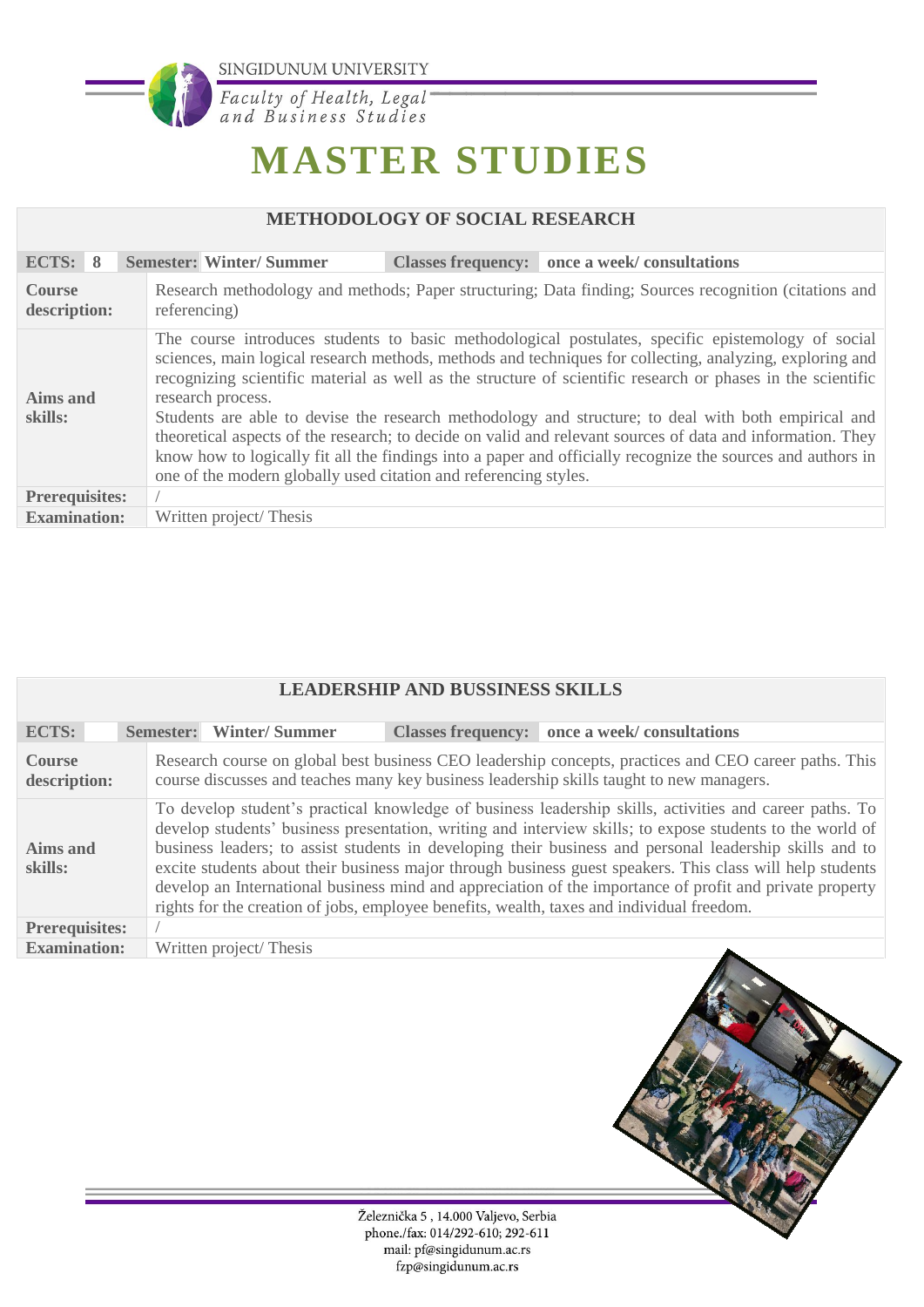

Faculty of Health, Legal<br>and Business Studies

#### **TRAINING AND DEVELOPMENT**

| <b>ECTS:</b>                  | Classes frequency: once a week/consultations<br>Semester: Winter/Summer                                                                                                                                                                                                                                                                                                                                                                                                                                                                                                                                                                                                   |  |  |  |  |  |  |
|-------------------------------|---------------------------------------------------------------------------------------------------------------------------------------------------------------------------------------------------------------------------------------------------------------------------------------------------------------------------------------------------------------------------------------------------------------------------------------------------------------------------------------------------------------------------------------------------------------------------------------------------------------------------------------------------------------------------|--|--|--|--|--|--|
| <b>Course</b><br>description: | The course emphasizes the theories of management training and development, and the practical<br>application of these theories in today's organizations. Special emphasis will be on current topics in the<br>field of human resource development, including: training self-directed work teams, managing diverse<br>workforce, and the practical application of designing programs in today's environment. This will include<br>actually designing needs analysis and training evaluation programs. The course frames the concept of<br>training and development within the applicable theory of adult learning.                                                          |  |  |  |  |  |  |
| Aims and<br>skills:           | The overarching objective of this course is for each student to learn how to assess, develop, carry out,<br>and evaluate a training program. To reach this objective, we review the field of training and<br>development, as well as the broader area of human resource development. This means covering some of<br>the basic concepts of training/human resource development, such as motivation and learning theory,<br>needs assessment, and the evaluation of training. Different types of training programs will be examined,<br>including orientation, skills training, team building, management development, organization<br>development, and diversity training. |  |  |  |  |  |  |
| <b>Prerequisites:</b>         |                                                                                                                                                                                                                                                                                                                                                                                                                                                                                                                                                                                                                                                                           |  |  |  |  |  |  |
| <b>Examination:</b>           | Written project/Thesis                                                                                                                                                                                                                                                                                                                                                                                                                                                                                                                                                                                                                                                    |  |  |  |  |  |  |

#### **PERSONAL FINANCE**

| ECTS: 8                                                                                                                                                                                                                                                                            |  |  |                                                                                                                                                                                                                                                                                                                                                                                                                                                                                                                | Semester: Winter/Summer |  | Classes frequency: once a week/consultations |  |
|------------------------------------------------------------------------------------------------------------------------------------------------------------------------------------------------------------------------------------------------------------------------------------|--|--|----------------------------------------------------------------------------------------------------------------------------------------------------------------------------------------------------------------------------------------------------------------------------------------------------------------------------------------------------------------------------------------------------------------------------------------------------------------------------------------------------------------|-------------------------|--|----------------------------------------------|--|
| Studying personal and family finances, family investments, family and personal financial and material<br><b>Course</b><br>accumulation, the skills of managing personal finances, balancing family finances, managing personal<br>description:<br>and family responsibilities, etc |  |  |                                                                                                                                                                                                                                                                                                                                                                                                                                                                                                                |                         |  |                                              |  |
| Aims and<br>skills:                                                                                                                                                                                                                                                                |  |  | Acquiring knowledge and skills in managing personal finances and assets, structuring personal and<br>family investments, loan debt management, the phenomenon of personal financial literacy. Another<br>aspect that is pointed out is family investments risk analysis and assessment. The aim of the course is to<br>understand the role of an individual in economic and financial processes and flows, and that an<br>individual can independently manage and understand economic opportunities and risks. |                         |  |                                              |  |
| <b>Prerequisites:</b>                                                                                                                                                                                                                                                              |  |  |                                                                                                                                                                                                                                                                                                                                                                                                                                                                                                                |                         |  |                                              |  |
| <b>Examination:</b>                                                                                                                                                                                                                                                                |  |  |                                                                                                                                                                                                                                                                                                                                                                                                                                                                                                                | Reasearch, project.     |  |                                              |  |

#### **CONTEMPORARY CORPORATE FINANCE**

| ECTS: 8                | Classes frequency: once a week/consultations<br>Semester: Winter/Summer                                                                                                                                                                                                                                                                                                                            |  |  |  |  |
|------------------------|----------------------------------------------------------------------------------------------------------------------------------------------------------------------------------------------------------------------------------------------------------------------------------------------------------------------------------------------------------------------------------------------------|--|--|--|--|
| Course<br>description: | Some of the units within this course are: financial analysis of a company, risk assessment, investment<br>and financial decisions in a company, ways of raising capital, growth financing.                                                                                                                                                                                                         |  |  |  |  |
| Aims and<br>skills:    | Acquiring necessary knowledge and skills that successful chief financial officers (CFO) need to have.<br>Emphasis is also put on finance management within complex corporate structures because students are<br>put in the position of a CFO and they test their knowledge and skills through research and case studies.<br>In this way they are being prepared for real-life business challenges. |  |  |  |  |
| <b>Prerequisites:</b>  |                                                                                                                                                                                                                                                                                                                                                                                                    |  |  |  |  |
| <b>Examination:</b>    | research, project.                                                                                                                                                                                                                                                                                                                                                                                 |  |  |  |  |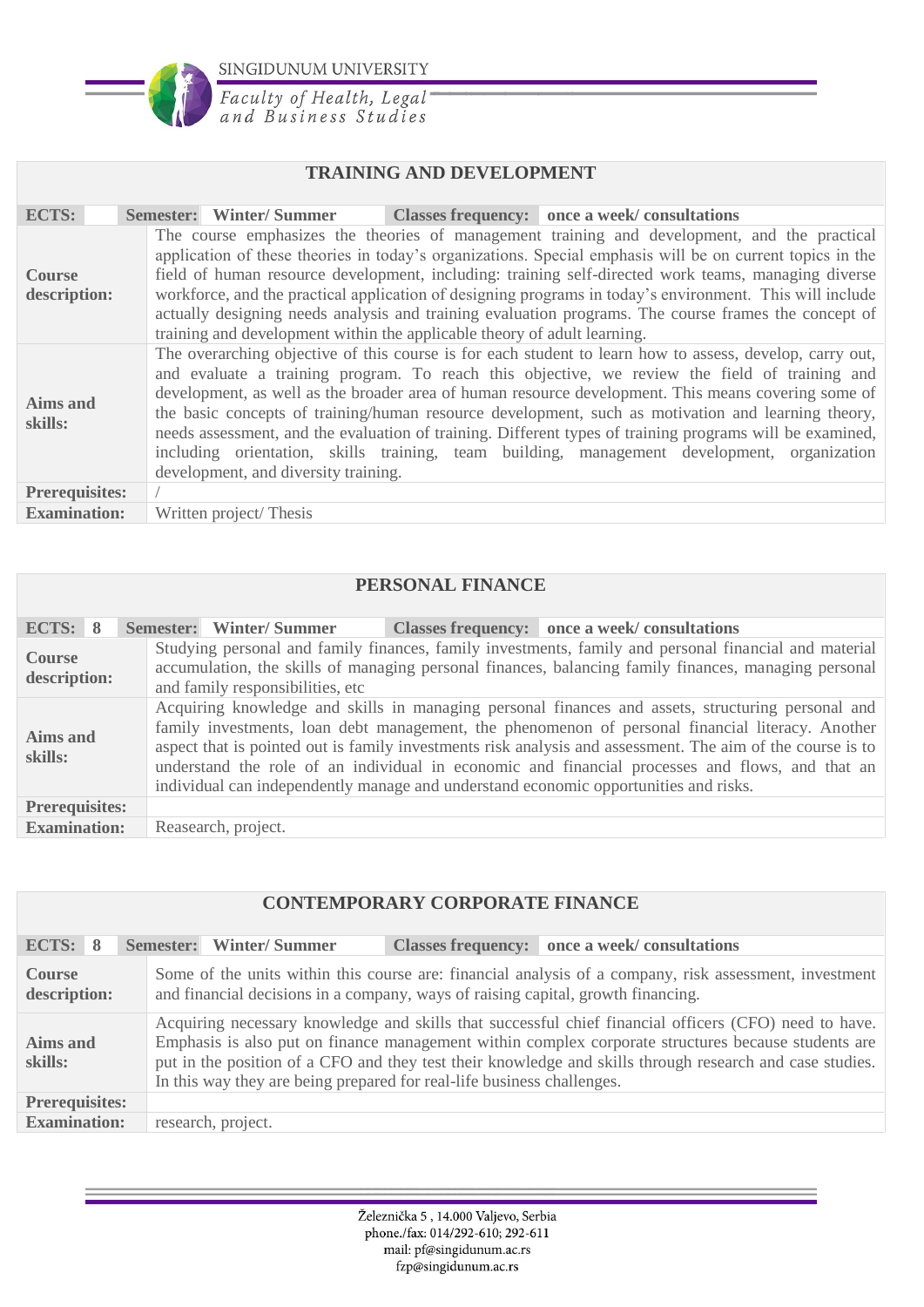

Faculty of Health, Legal<br>and Business Studies

### **WEB TECHNOLOGIES**

| ECTS: 8                       | <b>Semester:</b> Winter<br>Classes frequency: once a week/consultations                                                                                                                                                                                                                                                                                                                                                                                                                                                                                                                                                                                                                                                                                                                                                                                                                                                      |  |  |  |  |
|-------------------------------|------------------------------------------------------------------------------------------------------------------------------------------------------------------------------------------------------------------------------------------------------------------------------------------------------------------------------------------------------------------------------------------------------------------------------------------------------------------------------------------------------------------------------------------------------------------------------------------------------------------------------------------------------------------------------------------------------------------------------------------------------------------------------------------------------------------------------------------------------------------------------------------------------------------------------|--|--|--|--|
| <b>Course</b><br>description: | Terminology, architectures, requirements and architecture models for modern web based systems.<br>Design and implementation approaches. Comparison of different middleware concepts. Synchronous and<br>asynchronous communication, remote function calls (RPC), Web-Services (REST/SOAP). Models of<br>Dataflow.<br>Replication, Master-Slave Replication, Synchronous VS Asynchronous Replication, Completely<br>Asynchronous Systems, Handling Node Outages, Failover, Split-brain, Timeout, Read your own writes,<br>Monotonic reads, Multi-Leader Replication, Leaderless Replication.<br>Partitioning, Partition Skew, Hot Spots, Partitioning by Key Range, Partitioning by Hash of key, Hashing<br>algorithms, Rebalancing Partitions, Request Routing, ZooKeeper.<br>Leader-Follower replication with Partitioning.<br>Transactions, Concept of Transactions, Performing Transactions, Commit, Rollback, SQL usage. |  |  |  |  |
| Aims and<br>skills:           | Students will become familiar with the core concepts of modern web systems development -<br>Replication, Partitioning, Transactions. They will be able to develop applications based on web services<br>(REST with JSON) using Object-oriented PHP and Apache web server.                                                                                                                                                                                                                                                                                                                                                                                                                                                                                                                                                                                                                                                    |  |  |  |  |
| <b>Prerequisites:</b>         | PHP programming, Databases, SQL                                                                                                                                                                                                                                                                                                                                                                                                                                                                                                                                                                                                                                                                                                                                                                                                                                                                                              |  |  |  |  |
| <b>Examination:</b>           | Written project / Written Exam                                                                                                                                                                                                                                                                                                                                                                                                                                                                                                                                                                                                                                                                                                                                                                                                                                                                                               |  |  |  |  |

#### **TOURISM AND SUSTAINABLE DEVELOPMENT**

| ECTS: 8                       | Semester: Winter/Summer                                                                                                                                                                                                                                                                                                                                                                                                                                                                                                                                                                                                                                                                                                                                                                                                                                                                                                                                                                               |  | Classes frequency: once a week/consultations |  |  |  |
|-------------------------------|-------------------------------------------------------------------------------------------------------------------------------------------------------------------------------------------------------------------------------------------------------------------------------------------------------------------------------------------------------------------------------------------------------------------------------------------------------------------------------------------------------------------------------------------------------------------------------------------------------------------------------------------------------------------------------------------------------------------------------------------------------------------------------------------------------------------------------------------------------------------------------------------------------------------------------------------------------------------------------------------------------|--|----------------------------------------------|--|--|--|
| <b>Course</b><br>description: | Sustainable tourism is the concept of tourism-related visit to a place and the attempt to leave only a<br>positive impact on the environment, society and economy. Principles that sustainable tourism<br>development should imply should also apply to transport to destinations, local transport, accommodation,<br>entertainment, recreation, food, shopping, etc., including all stakeholders at a given destination and their<br>needs and benefits. This course deals with this concept and complex relationships with all aspects of<br>planning, development and implementation of tourism activities. Therefore, this course is intended for all<br>students - both those interested in studying destinations as well as those who want to deal with hotel<br>business - because the concept of sustainable tourism is the basis of long-term and successful business in<br>general.                                                                                                         |  |                                              |  |  |  |
| <b>Aims and</b><br>skills:    | The objective of the course is to provide students with opportunities to become familiar with the basic<br>principles of sustainable development, how they affect the development of tourism and why these<br>concepts are inseparable in contemporary tourism. Students, on the basis of their affinities and research<br>goals, have the opportunity to study contemporary world and domestic literature and case studies, i.e.<br>good and not as good examples from practice on the basis of which they should be able to make<br>decisions regarding the sustainable development of tourism on a particular case (real situation).<br>Therefore, the outcome of the course is: The student can apply the principles of sustainable development<br>to the development of a tourism product at any level of business, identify groups of actors, define the<br>needs and benefits of each one, anticipate possible conflict situations and suggest activities that will give<br>the goal achieves. |  |                                              |  |  |  |
| <b>Prerequisites:</b>         | Methodology of social research                                                                                                                                                                                                                                                                                                                                                                                                                                                                                                                                                                                                                                                                                                                                                                                                                                                                                                                                                                        |  |                                              |  |  |  |
| <b>Examination:</b>           | Written project/Thesis                                                                                                                                                                                                                                                                                                                                                                                                                                                                                                                                                                                                                                                                                                                                                                                                                                                                                                                                                                                |  |                                              |  |  |  |